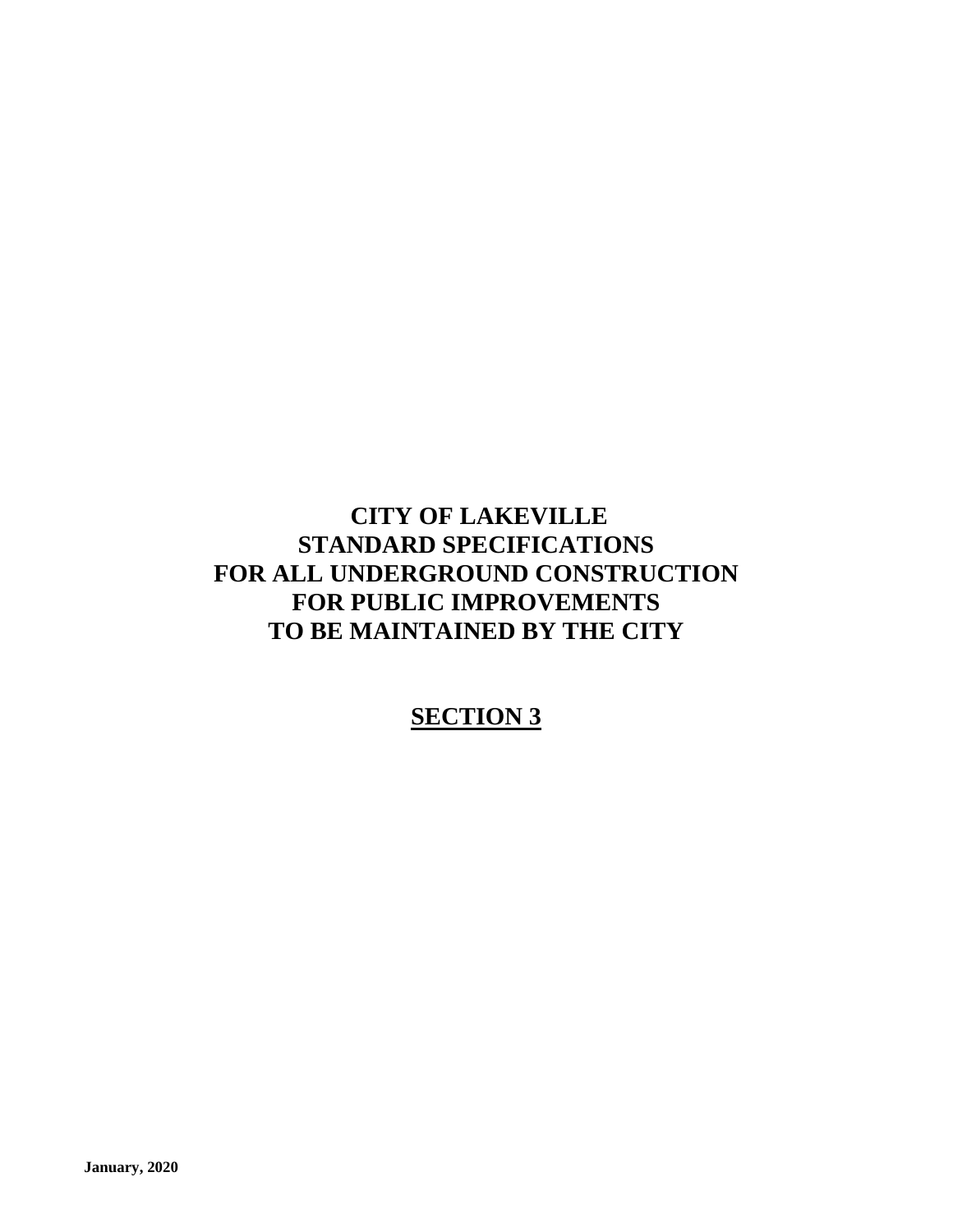# **UNDERGROUND CONSTRUCTION INDEX**

- 1.00 SCOPE
- 2.00 SPECIFICATION REFERENCE
- 3.00 MATERIALS
- 4.00 CONSTRUCTION REQUIREMENTS
- 5.00 INSTALLATION OF PIPE AND FITTINGS
- 6.00 TESTING
- 7.00 BACKFILLING PROCEDURES
- 8.00 TRACER WIRE SPECIFICATIONS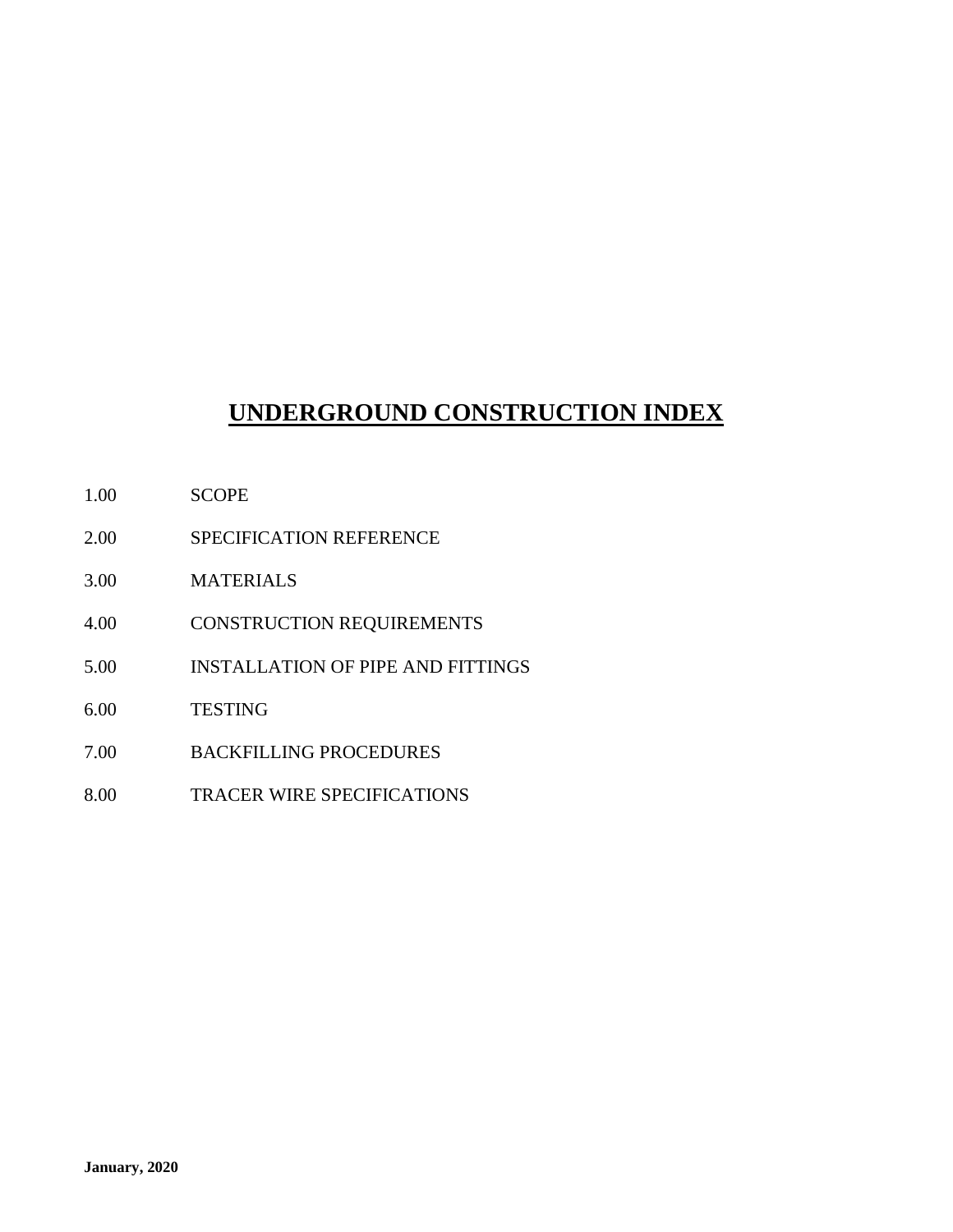#### **CITY OF LAKEVILLE STANDARD SPECIFICATIONS FOR UNDERGROUND CONSTRUCTION**

- 1.00 SCOPE: This work shall consist of the construction of watermain, forcemain, sanitary and storm sewer, draintile, and building service pipelines utilizing plan fabricated pipe and other appurtenant materials installed for conveyance of potable water, sewage, industrial wastes or storm water. The work includes the relocation or adjustment of existing facilities as may be specified in these specifications.
- 2.00 SPECIFICATION REFERENCE: The Standard Utilities Specifications prepared by the City Engineers Association of Minnesota, 2018 Edition, shall govern underground construction except as modified or altered herein by these specifications.

Measurement for payment of work performed shall be in accordance with Mn/DOT specifications or C.E.A.M. specifications unless modified by Special Provision Specifications.

In the above-referenced state specifications, any words referring to the State of Minnesota or the Department of Transportation shall mean the Owner.

- 3.00 MATERIALS: All materials required for this work shall be new, USA made materials conforming to requirements of the referenced specifications for the class, kind, type, size, grade and other details indicated in the Contract Documents. Unless otherwise indicated, all required materials shall be furnished by the Contractor. If any options are provided for, as to type, grade or design of the material, the choice shall be limited as may be stipulated in the Contract Documents.
- 3.01 Shop Drawings: All manufactured products shall conform in detail to such standard design drawings as may be referenced or furnished in the Contract Documents. Otherwise, the Owner may require advance approval of material suppliers, product design, or other unspecified details as it deems desirable for maintaining adopted standards.
- 3.02 Sanitary Sewer Poly-vinyl Chloride (PVC) Pipe and Fittings: Sanitary Sewer poly-vinyl chloride (PVC) pipe and fittings shall conform with the following specifications:

| $4$ " through $6$ " | ASTM D3034, SDR 26 with rubber gasket joints |
|---------------------|----------------------------------------------|
| 8" through 15"      | ASTM D3034, SDR 35 with rubber gasket joints |
| 18" through $48"$   | ASTM F679 with rubber gasket joints          |

PVC pipe shall conform to the following specifications for various trench depths computed from invert of pipe to finished centerline grade.

| SDR-35                        | Up to $18 \text{ v.f.}$ |
|-------------------------------|-------------------------|
| SDR-26                        | Up to $28 \text{ v.f.}$ |
| SDR-18, AWWA C-900, C-905     | 28 v.f. to 32 v.f.      |
| Polybond Lined DIP, ASTM A746 | 32 v.f. and over        |

Sanitary Sewer wyes shall be molded SDR-26 or Schedule 40 material. Epoxy lined DIP TEE fittings for sanitary application shall be used in the depth range from 18vf to 28vf.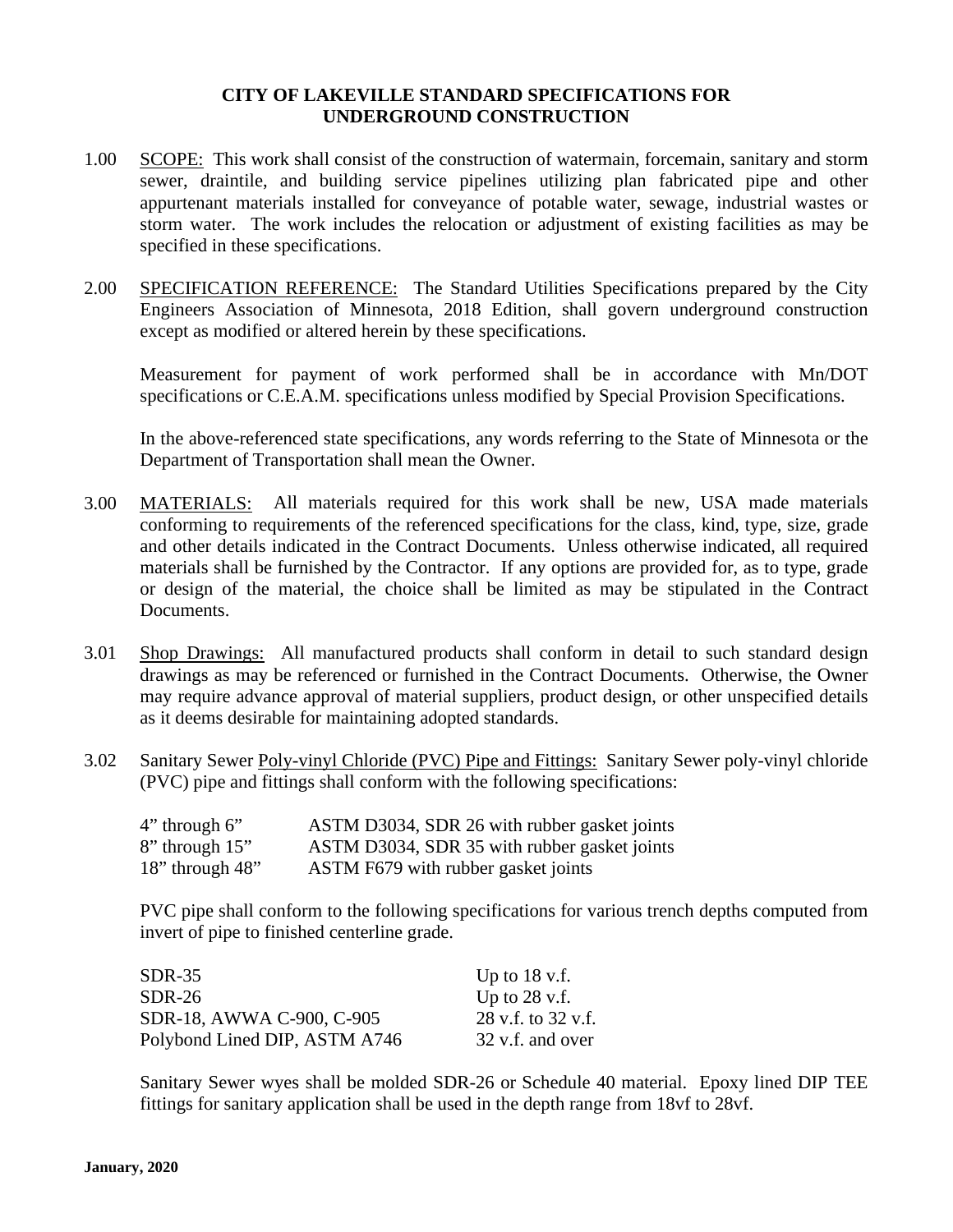No sanitary sewer services will be allowed over 28 v.f. in depth at the main. Alternate designs must be submitted to the City Engineer for approval. One alternate design can be achieved by using sanitary sewer manholes of various inside diameters with inside drops as per detail plate No. LV-SS-10.

A…PVC – Storm Sewer: Poly-Vinyl Chloride pipe with rubber gasket joints may only be used outside of paved area (in green areas). The pipe material and class specification for depth is the same as for sanitary sewer. A-2000 pipe meeting ASTM F949 standards and installed in accordance with ASTM D2321 is an acceptable alternative. The minimum allowable pipe diameter is 12" and a manhole must be installed at the end of the line. Use of HDPE storm sewer pipe is not permitted, unless approved by the City Engineer.

3.03 Reinforced Concrete Pipe and Fittings: All branch fittings such as tee and wye sections shall be cast as an integral part of the pipe conforming to the same strength class as the pipe to which it is attached. The pipe shall conform to the type, size and strength class specified. Reinforced concrete pipe, fittings and special appurtenances shall conform to the following specifications:

A…Reinforced Circular Pipe: Reinforced circular pipe shall conform to ASTM C-76 for wall B pipe.

1…Confined Rubber O-Ring Gasket Joint: Unless otherwise specified, the confined rubber Oring gasket joint shall conform to the Bureau of Reclamation R-4 joint specification.

2...Rubber Gasket Joint: The alternate rubber gasket joint, when specified, shall conform to ASTM C-361pressure watertight gasket. Use ASTM C-443 gravity watertight joint.

3…Reinforced Concrete D-Load Pipe: Reinforced concrete D-load pipe shall conform to the requirements of ASTM C-655 and shall be furnished when the D-load is shown on the plans or when the D-load exceeds the D-load for Class V pipe as described in ASTM C-76.

B…Reinforced Arch Pipe: Reinforced arch pipe shall conform to ASTM C-506. The joint sealant shall conform to Federal Specification 55-5-00210. All joints shall be sealed with Gator Wrap brand butyl wrap, or approved equal, at least 12" wide. All joints on reinforced arch pipe must be tied.

C…Precast Concrete Box Culvert: Precast concrete box culverts shall conform to ASTM C-789 for HS-20 live load and depth of cover as shown on the plans. The joint sealant shall conform to Federal Specification 55-5-00210. All joints shall be sealed with Gator Wrap brand butyl wrap, or approved equal, at least 12" wide. All joints on precast concrete box culverts must be tied.

D…Reinforced Concrete Low-Head Pipe: Reinforced concrete low head pressure pipe conforming to ASTM C-361 shall be furnished when specified. Unless otherwise specified, the minimum class shall be D-125.

E…Unrestrained culverts: All joints on unrestrained culverts must be tied.

3.04 Precast Concrete Manhole and Catch Basin Sections: Precast concrete barrel, riser sections and appurtenant units (grade rings, top and base slabs, special sections, etc.) used in the construction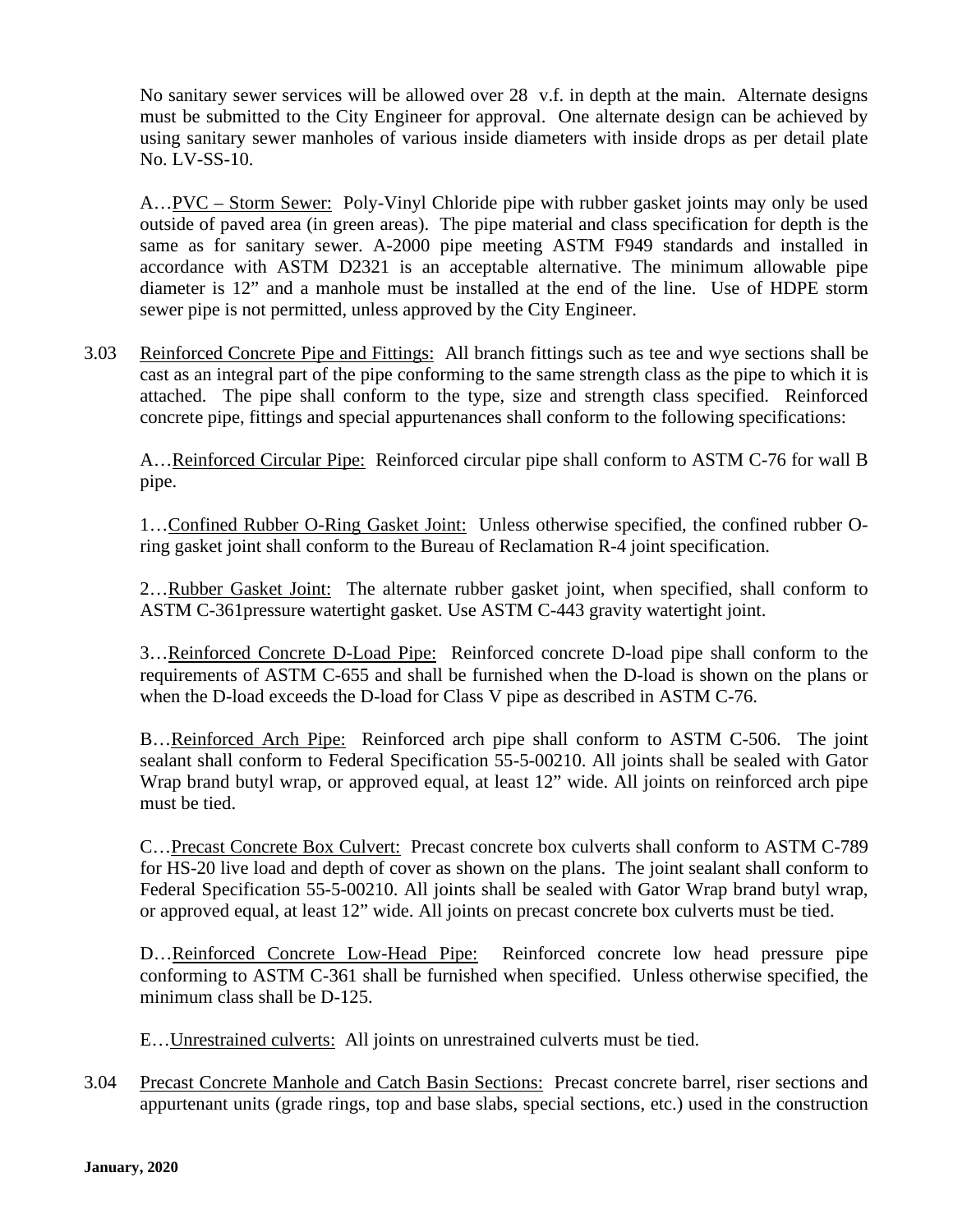of manhole and catch basin structures shall conform with the requirements of ASTM-C-478, subject to the following supplementary provisions:

A…The precast sections and appurtenant units shall conform to all requirements as shown on the plans or in the Standard Plates.

B…Air-entrained concrete shall be used in the production of all units. Air content shall be maintained within the range of 5 to 7 percent.

C… Doghouses and voids to be filled with concrete block or brick no sand mix block or brick will be allowed.

D…Non-shrinking grout mix designed for underground utility construction shall be used for all structures to provide a waterproof barrier.

E…Sanitary sewer manhole sections shall conform to the following additional requirements:

1…The base of the manhole shall be cast integral with the bottom section of the manholes unless noted otherwise.

2…The pipes with an outside diameter of 21-inches or less, the inlet and outlet joint shall be with a watertight joint consisting of a rubber boot with a non-magnetic, corrosion resistant steel coupling band or equal. For pipes with an outside diameter larger than 21 inches, the bell and spigot inlet and outlet shall be cast integral with the bottom section of the manhole unless noted otherwise.

3…Sanitary sewer manholes to have Infi-shield or engineer approved equivalent external manhole chimney seal.

F…Press-Seal Gasket corporation's EZ-Stik Butyl Joint Sealant (or approved equal) shall be applied on outside edge, each joint of manhole section.

G…All exterior joints (base to cone) shall be sealed with Gator Wrap brand butyl wrap, or approved equal at least 12 -inches wide.

H. RCP connections to structures remove spigot end /bell (see notes from 2017).

3.05 Ductile Iron Pipe and Fittings: The pipe and fittings furnished shall be manufactured in the USA and shall be of the Ductile Iron type as specified for each particular installation. Unless as noted otherwise in the plans and/or Special Provisions, pipe shall be Class 52.

Ductile iron pipe shall conform to the requirements of ANSI A-21.51 (AWWA C-151). In addition, the pipe shall comply with the following supplementary provisions:

#### A…Fittings:

1…Fittings shall conform to the requirements of ANSI –21.10 (AWWA C-110) or ANSI A-21.53 (AWWA C-153), and manufactured by Tyler, American Cast Iron Pipe Company, U.S.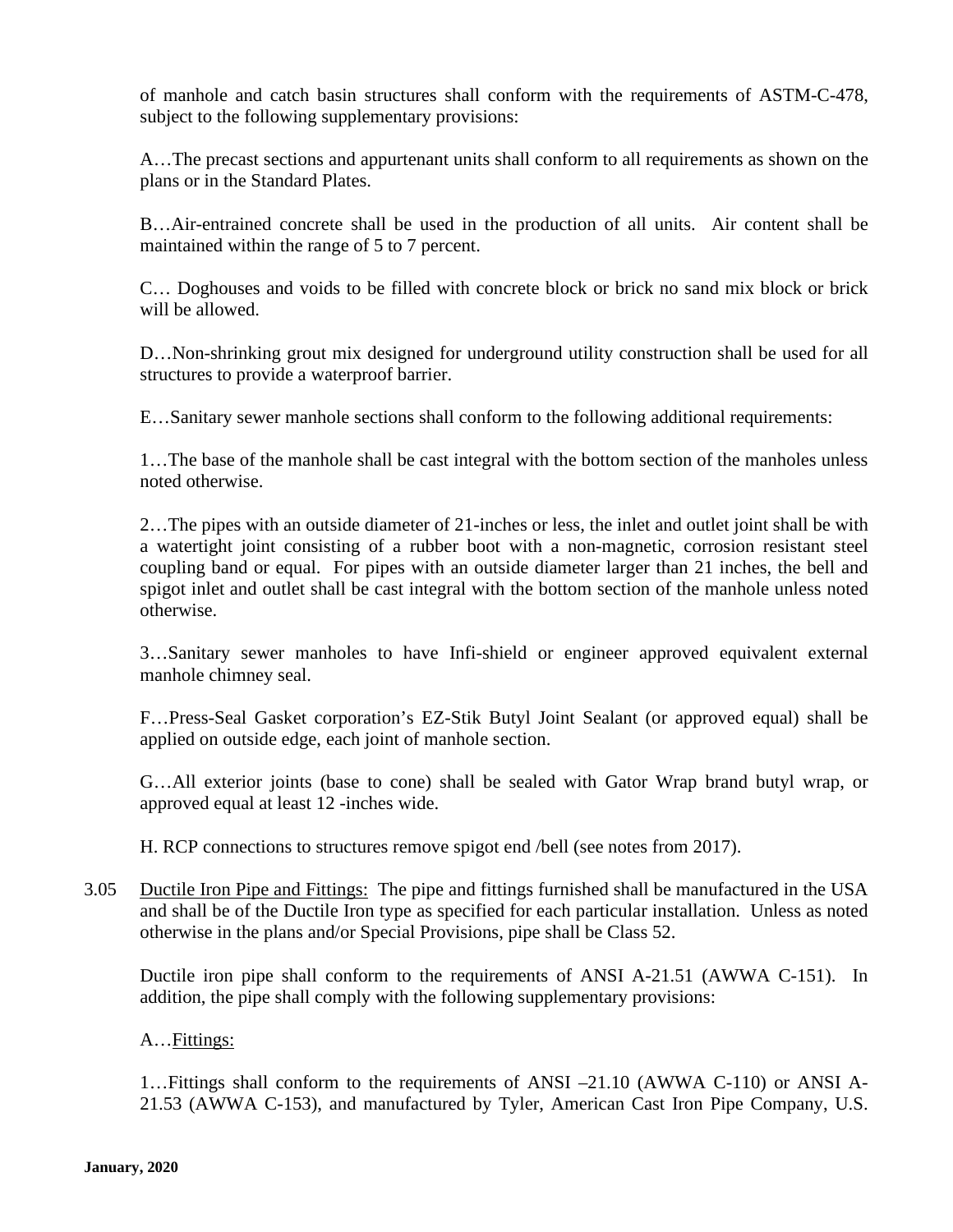Pipe or approved by the City Engineer. When the pay item on the contract is by the pound, C-153 weights will be used.

2…Pressure Rating: All ductile fittings 3-inches to 12-inches shall be pressure rated at 250 psi, 14 inch and larger fittings shall be pressure rated at 150 psi.

3…All fittings shall be installed utilizing Stainless steel bolts that are manufactured in the USA.

B…Joints:

1…Slip-on and Mechanical Joint Fittings: The rubber gasket shall conform to ANSI A-21.11 (AWWA C-111).

2...Flange Fittings: Flange fittings shall conform with ANSI A-21.15 (AWWA C-115). Flange fittings shall not be used below ground except with the approval of the Engineer. Flange fittings may be used within wet wells, manholes and other appurtenances.

#### 3…Conductivity:

- a…Appropriate means for electrical conductivity shall be provided at each gasket joint.
- b…Conductivity straps shall bridge epoxy fittings.

C…Anchoring of Watermain Fittings: Restrained joints shall be provided on all bends having a deflection of 11.25 degrees or greater, tees, crosses, plugs, caps and hydrants. Hydrants shall be restrained to the lateral watermain tee. Plugs shall also have poured concrete thrust blocking in accordance with Lakeville Detail Plate No. LV-WM-6. In addition to restraining joints at fittings with mechanical joint restraints, the pipes in each direction from **all** fittings shall be restrained for a length equal to or greater than that shown in the table below:

| <b>Pipe Diameter</b> | 90 Degree Bends,<br><b>Tees and Crosses</b> | <b>45 Degree Bends</b> | 22.5 and 11.25<br><b>Degree Bends</b> | <b>Dead Ends</b> |
|----------------------|---------------------------------------------|------------------------|---------------------------------------|------------------|
| 6 inch               |                                             |                        |                                       | 40 feet          |
| 8 inch               |                                             |                        |                                       | 40 feet          |
| 12 inch              | 27 feet                                     | 12 feet                | 10 feet                               | 66 feet          |
| 16 inch              | 35 feet                                     | 15 feet                | 10 feet                               | 86 feet          |
| 20 inch              | 42 feet                                     | 18 feet                | 10 feet                               | 101 feet         |
| 24 inch/30 inch      | 50 feet                                     | 21 feet                | 10 feet                               | 119 feet         |

1…Mechanical Joint Restraints: Mechanical joint restraints for ductile iron pipe shall be manufactured in the USA by Ebba iron-megalugs, or as approved by the City Engineer. On PVC pipe, the joint restraints shall be manufactured in the USA by Ebba iron-megalugs or approved equal. Trumbull "Tie-Lugs" shall be used to offset threaded rods from the flange connection.

2…Mechanical Restrained Joints: Mechanical restrained joints for 16 inch and larger watermain shall be restrained with rods and Ebba iron-megalugs or as approved by Engineer.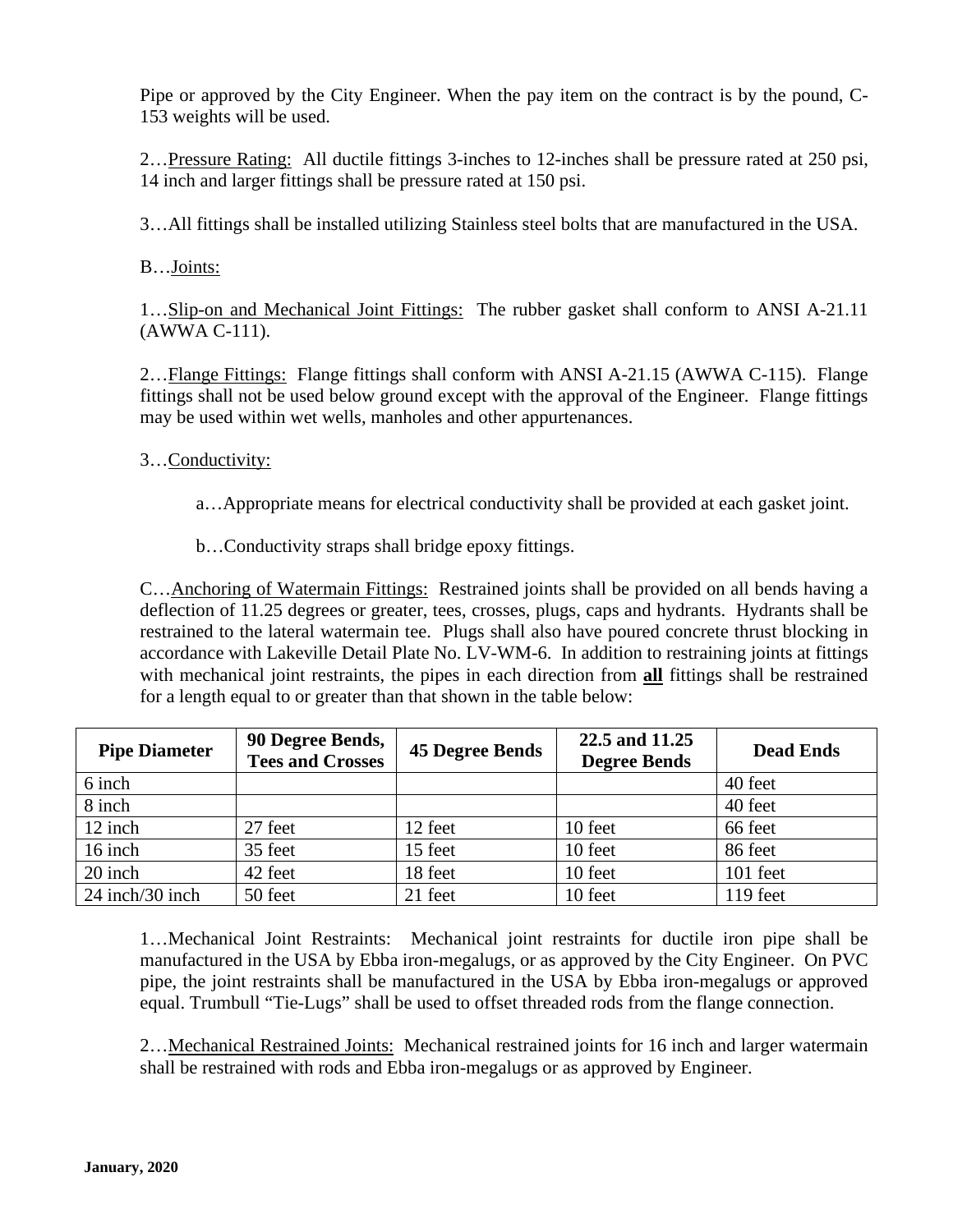3…Restrained Joint Gaskets: Gaskets for 6 inch, 8 inch and 12 inch watermain shall be "Fast Grip" by American Cast Iron Pipe Company, "Field Lock" by Griffon Pipe and "Field Lock" by U.S. Pipe.

4…Restrained Joints may be installed using the following method: Place D.I.P Flange behind the bell end of the pipe, place a mechanical joint restraint on the spigot end and install ¾ inch threaded rod between flanges. Apply corrosion protection material.

| 6" D.I.P. Watermain  | 2 Rods  |
|----------------------|---------|
| 8" D.I.P. Watermain  | 4 Rods  |
| 12" D.I.P. Watermain | 6 Rods  |
| 16" D.I.P. Watermain | 8 Rods  |
| 20" D.I.P. Watermain | 10 Rods |
| 24" D.I.P. Watermain | 12 Rods |
| 30" D.I.P. Watermain | 15 Rods |

This method of restrained joints must also be approved by the pipe manufacturer.

D…DIP: All pipe and fittings used for watermain shall be furnished with cement mortar lining meeting the requirements of ANSI A-21.4 (AWWA C-104) for standard thickness lining. All pipe and fittings used with sanitary sewer shall be furnished with an Interior Lining Protecto 401 by U.S. Pipe, Protecto 401 by American Pipe, Sewper Coat by Griffin Pipe, or an approved equal. All interior and exterior surfaces of the pipe and fittings shall have a tar or bituminous seal coating at least one mil thick. Spotty or thin seal coating or poor coating adhesion shall be cause for rejection.

Ductile Iron Fittings: All fittings shall be ductile iron Class 350 compact fittings in accordance with ANSI/AWWA C153/A21.53-84. All fittings shall be fusion-bonded epoxy coated, conforming to ANSI/AWWA C550 and C116/A21.16 requirements. The thickness of the coating shall be 6-8 mils.

All restraints shall be fusion bonded epoxy coated on the inside and outside according to ANSI/AWWA C550 and C116/A21.16. The thickness of the coating shall be 6-8 mils. All bolts and fasteners are to be stainless steel and manufactured in the USA.

#### **All water main bolts and restraining rods are to be stainless steel and manufactured in the USA. Anti-seize lubricant shall be used on all stainless-steel bolts and restraining rods at connection points.**

Retainer Glands: Retainer glands shall be ductile iron designed to withstand pressures shown in Table No. 9-6 of American Cast Iron Pipe Company's catalog. Retainer glands shall be by American, US Pipe or Mega-Lug type and shall be used at all changes in direction and at all fittings and valves in addition to reaction blocking. This shall be considered incidental to water main pipe.

All pipe shall be cast and lined at the same manufacturing plant before shipping of the finished product.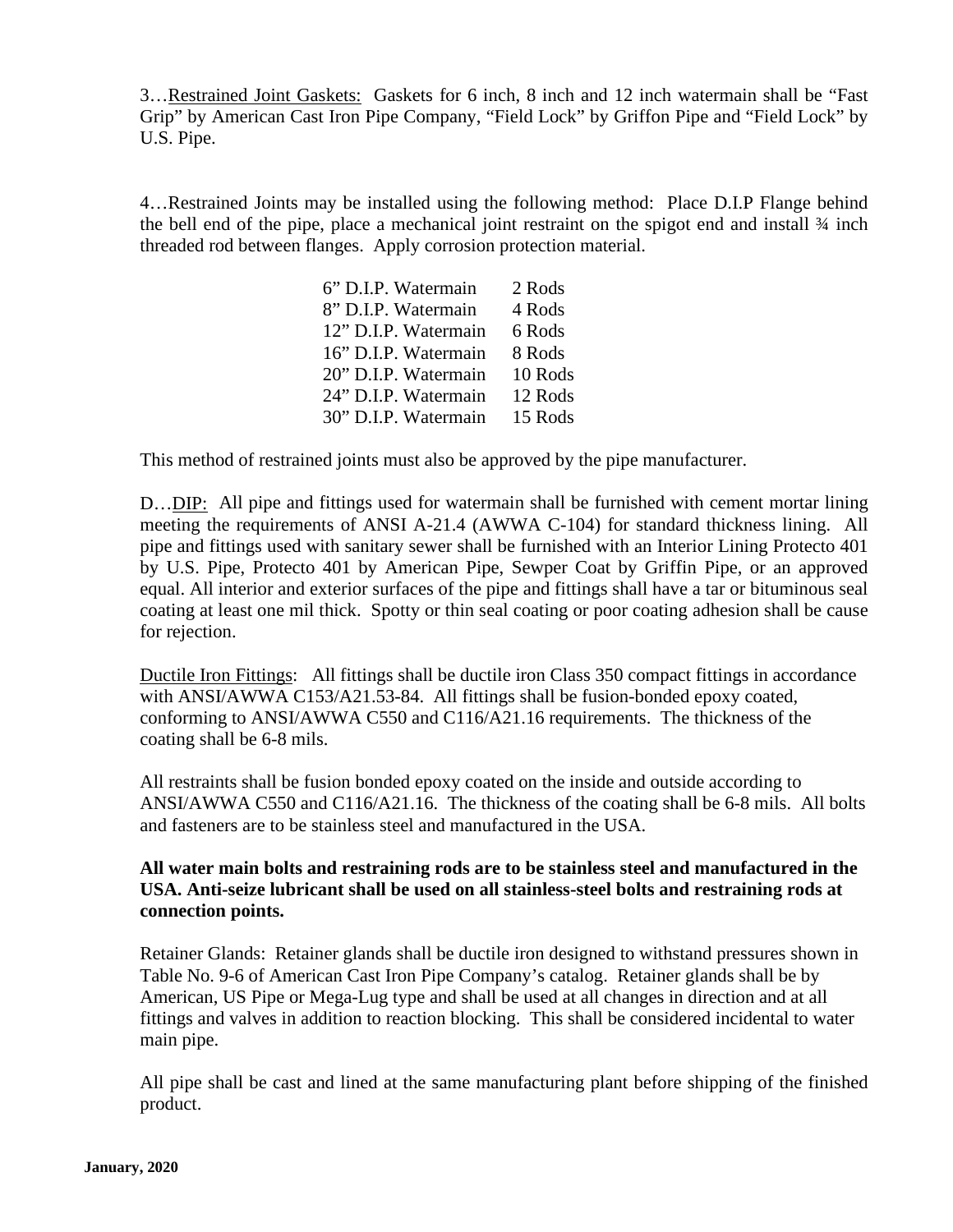3.06 Water Main Polyvinyl Chloride Pipe: All PVC water main pipe shall conform to AWWA Standard C-900-97 (DR 18). The bell shall consist of an integral wall section with a factoryinstalled, solid cross-section elastomeric ring that meets the requirements of ASTM F-477. Tracer wire shall be laid with all PVC water mains. Tracer wire shall be installed in accordance with the Minnesota Rural Water Association "Sewer/Water Utility – Trace Wire Specification" as modified by the City of Lakeville (Paragraph 8 of this specification). **Water service taps shall not be made directly to PVC water main pipe. Service taps shall be made only to epoxy coated ductile iron or stainless steel fittings (saddles).**

All hydrant lead piping (hydrant assembly) shall conform to AWWA Standard C-900-97 (DR 18).

Fitting: All fittings used with PVC water main pipe shall be epoxy coated ductile iron, meeting the requirements outlined in Section 3.05.D.

- 3.07 Polyethylene Encasement Material: Polyethylene encasement material shall conform to the requirements of ANSI A-21.5 (AWWA C-105) for tube type installation and a minimum 8-mil nominal film thickness, and shall be used on all watermain.
- 3.08 Fire Hydrants: All fire hydrants shall be American Flow Control Model Pacer Fire Hydrant as manufactured by the Waterous Company, South St. Paul, MN. All hydrants shall conform to AWWA C-502 latest revision unless otherwise specified in the Contract Documents. Hydrants shall be furnished in compliance with the following supplementary requirements:

A…Hydrants shall be dry barrel compression fire hydrants that opens against the water pressure and shall have a five and a quarter inch (nominal diameter) main valve opening.

B…Hydrant traffic section and lower barrel shall be ductile iron. The traffic section shall be 16 inches to allow for a nozzle elevation of 24 inches from the centerline of the steamer connection to the final grade. The allowable distance between the ground flange and the final grade shall be 2 to 4-inches. All hydrant extensions, if required, shall be furnished by the Contractor and be manufactured by American Flow Control. No after market hydrant extensions will be accepted.

C…Hydrant nozzle section shall have two 2-1/2 inch (I.D.) hoze nozzles and one 4-1/2 inch (I.D.) steam nozzle. All nozzles shall be National Standard Threads.

D…Hydrant bury depth shall be as shown in the Standard Plate.

E…Hydrant operating nut shall be two piece 1-1/2 inch pentagon. Operating nuts with weathershield will not be accepted. Hydrant operating threads shall be factory lubricated and oring sealed from water, moisture and foreign debris.

F…No drain hydrants shall be provided in areas where the hydrant is installed below the water table. Hydrant drains shall be plugged by the manufacturer. A bronze tag shall be attached to hydrant with "NO DRAIN, PUMP AFTER USE" embossed on the plate and the hydrant steamer nozzle cap shall be painted black.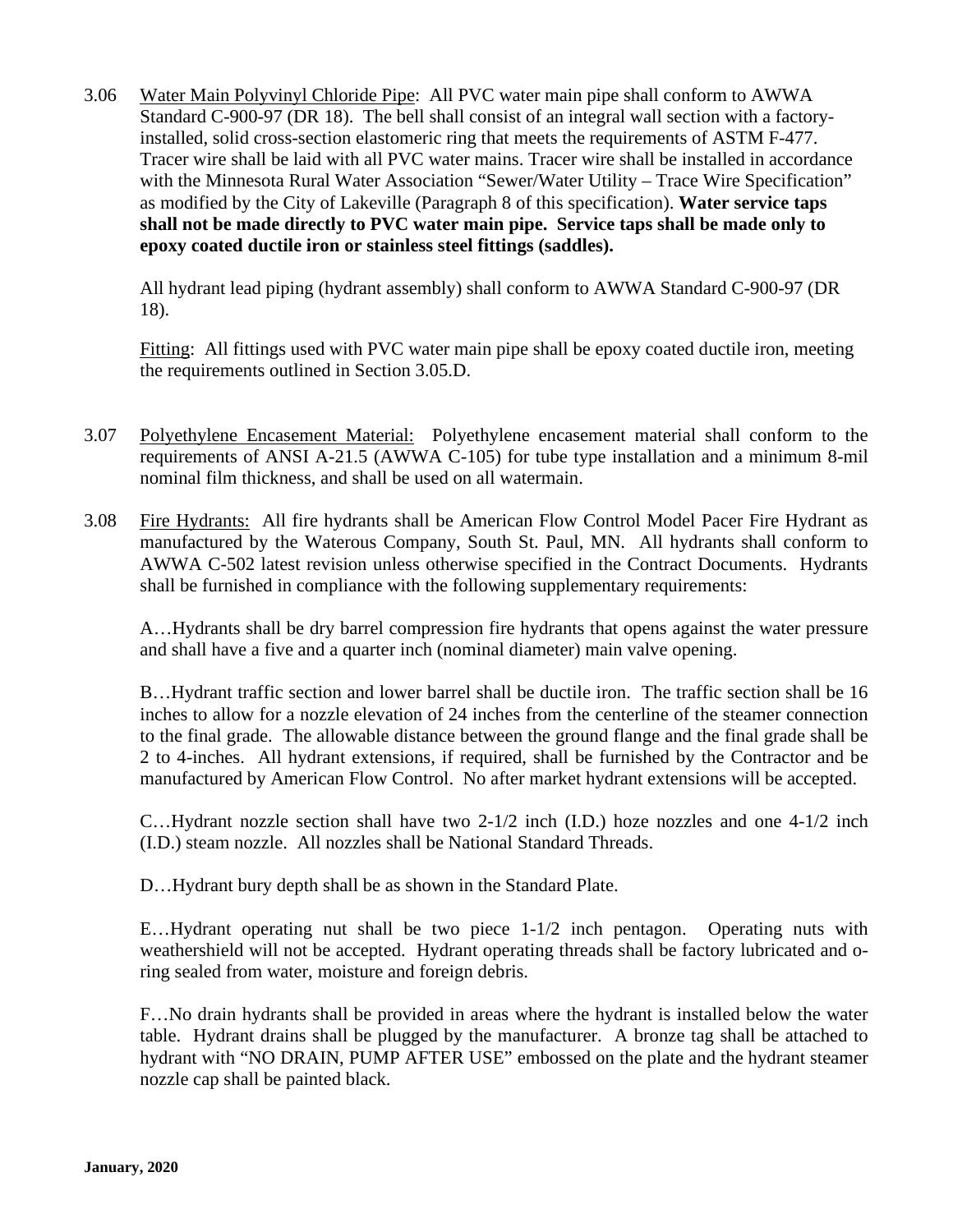G…The hydrant bottom shall be ductile iron, 6" mechanical joint, epoxy coated unless otherwise noted. The bottom bolts shall be grade 304 stainless steel.

H…If a hydrant extension is allowed, the Contractor will be required to remove the lower operating rod and install a new rod to the vertical height to include the extension being used.

3.09 Hydrant Locator and Out of Service Sign: Each hydrant shall be provided with a 60" Hydrafinder Marker (no ball on top), as manufactured by Rodon Corporation, or approved equal. One marker replacement shall be provided to the Owner for every six hydrants installed or a minimum of one per project.

A hydrant out of service sign tag shall be installed on all hydrants when not in service as manufactured by Hydra-Schield, HSGN-4.5 or equal, at the contractor's expense.

- 3.10 Hydrant Wrenches: One hydrant wrench shall be supplied to the Owner for every six hydrants installed or a minimum of one per project.
- 3.11 Hydrant Extensions: One 6-inch hydrant extension shall be supplied to the Owner for every six hydrants installed or a minimum of one per project. The hydrant extensions shall be Waterous K562.
- 3.12 Gate Valves: Valves shall be ductile iron resilient-wedge gate valves as manufactured by the Clow Corporation, Mueller, Waterous or approved equal. The valves shall meet all applicable requirements of AWWA C509 with mechanical joint ends and the following supplementary requirements:
	- A…Buried service gate valves shall have a 2 inch operating nut opening counter-clockwise.
	- B…All gate valves shall be furnished with O-ring stem seals.
	- C…Bolts used for connection shall be Stainless steel bolts manufactured in the USA.
	- D…Epoxy-coated valves shall be bridged with a conductivity strap.
	- E…16" and larger gate valves to be furnished with beveled gears for easier operation.

F…No butterfly gate valves shall be allowed, with the exception of a raw watermain unless approved by the City Engineer.

3.13 Valve Boxes: Valve boxes shall be manufactured in the U.S., screw-type, three piece Tyler 6860, Bingham & Taylor V-626, Size "G" or equal and adjust to 8 ½ feet fully extended and to provide 6" of adjustment above and below finished grade. Valve box shall have a 3 ½ inch drop lid with the word "WATER" on the lid. Prior to acceptance of a valve box during the Public Works inspection a 4-inch PVC pipe or approved equal must be placed in each valve box to demonstrate proper alignment with the valve box sections and operating nut on the gate valve.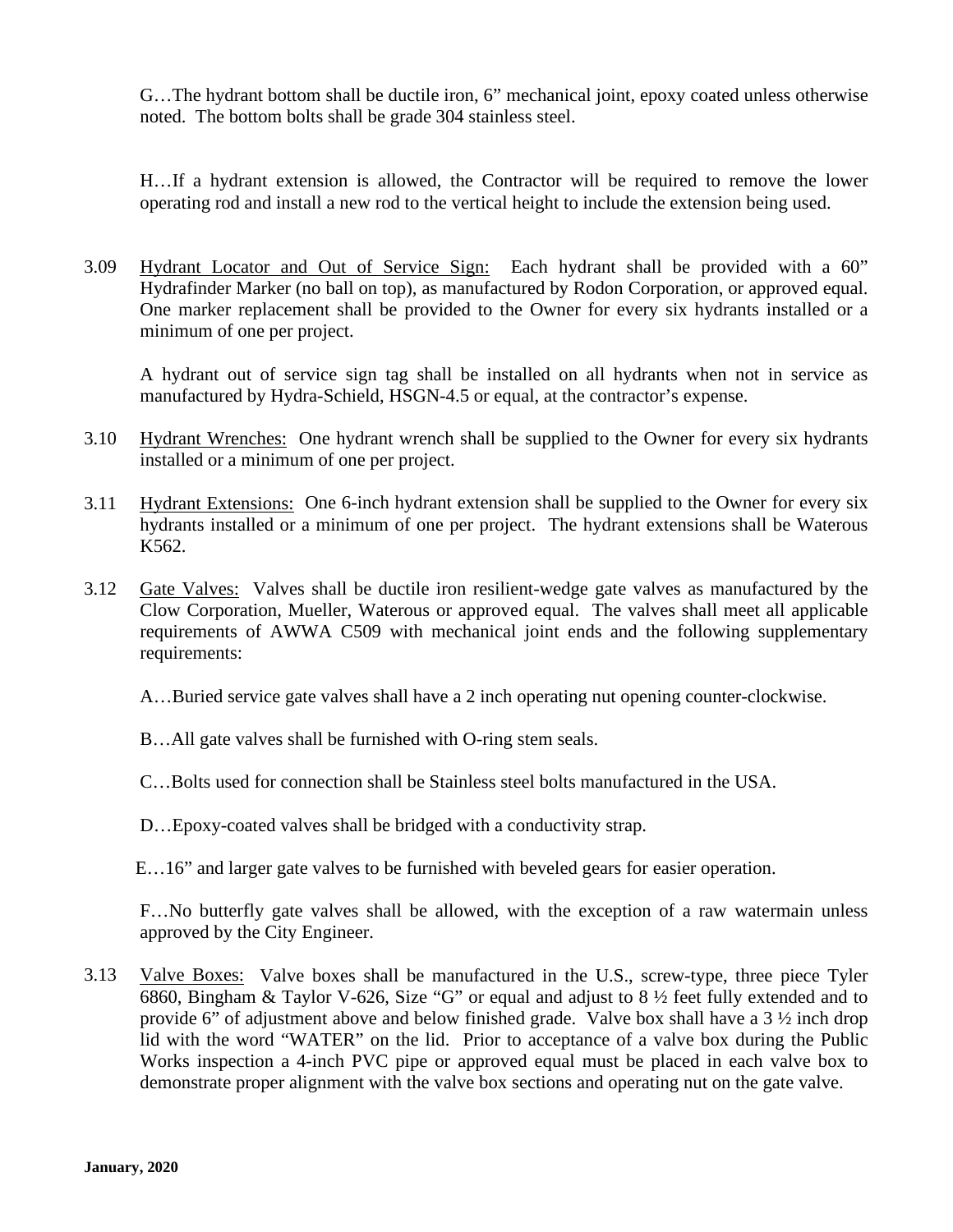A…Provide valve box extensions as required to meet finished grades. Valve box extensions shall be screw type.

B…Provide valve box aligner Power Seal Model 5000 or approved equal per each gate valve installed.

C…Valve box adapters shall be installed on all gate valves as manufactured by Adapter, Inc. or approved equal. Payment for said adapter shall be considered incidental to the price of gate valves.

- 3.14 Water Service Pipe and Fittings: Water service pipe of 3 inches or larger inside diameter shall conform to the requirements specified in Section 3.05 of these specifications.
- 3.15 Copper Water Service Pipe: Water service pipe of 2 ½ inches or less in inside diameter shall conform to the requirements of ASTM B-88 for seamless copper water tube, Type K, soft annealed temper. Unless specified otherwise, all service pipe shall be copper water service pipe.

No compression fittings except Ford will be allowed. Flare type joints or silver solder methods must be approved by the City Engineer.

- 3.16 Water Service Pipe Fittings: All fittings for copper tubing shall be cast brass, having uniformity in wall thickness and strength and shall be free of defects affecting serviceability. All copper pipe fittings 1 inch and smaller shall be flared. All threaded service line fittings shall conform to the requirements of AWWA C-800. Each fitting shall be permanently and plainly marked with the name or trademark of the manufacturer.
- 3.17 Corporation Stop: Corporation stop shall be the ball valve type in accordance with the following schedule: Size Manufacturer and Model Number 1 inch through 2 inches Mueller B-2500, Ford 1" FB600-4, 1-1/2" FB600-6, 2" FB600-7 or A.Y. McDonald 4704-B 1 inch corporations shall be 1 inch by 1 inch

Saddles shall be used for all connections to 6-inch or smaller watermains, on all PVC watermain and for all other connections where the watermain cannot support 3 full threads for the size of corporation stop installed. Saddles shall be PowerSeal 3412AS all stainless steel double stud bolt design or approved equal.

All services are to be tapped with the watermain under working pressure.

3.18 Curb Stop: Curb stop shall be Minneapolis pattern for copper service pipe inlet and outlet in accordance with the following schedule:

| <b>SIZE</b>           | <b>MANUFACTURER AND MODEL NUMBER</b>                                   |
|-----------------------|------------------------------------------------------------------------|
| inch                  | Mueller (Oriseal Mark II) H-15154, Ford B22-444M or A.Y. McDonald 6104 |
| $1\frac{1}{2}$ inches | Mueller (Oriseal Mark II) H-15154, Ford B22-666M or A.Y. McDonald 6104 |
| 2 inches              | Mueller (Oriseal Mark II) H-15154, Ford B22-777M or A.Y. McDonald 6104 |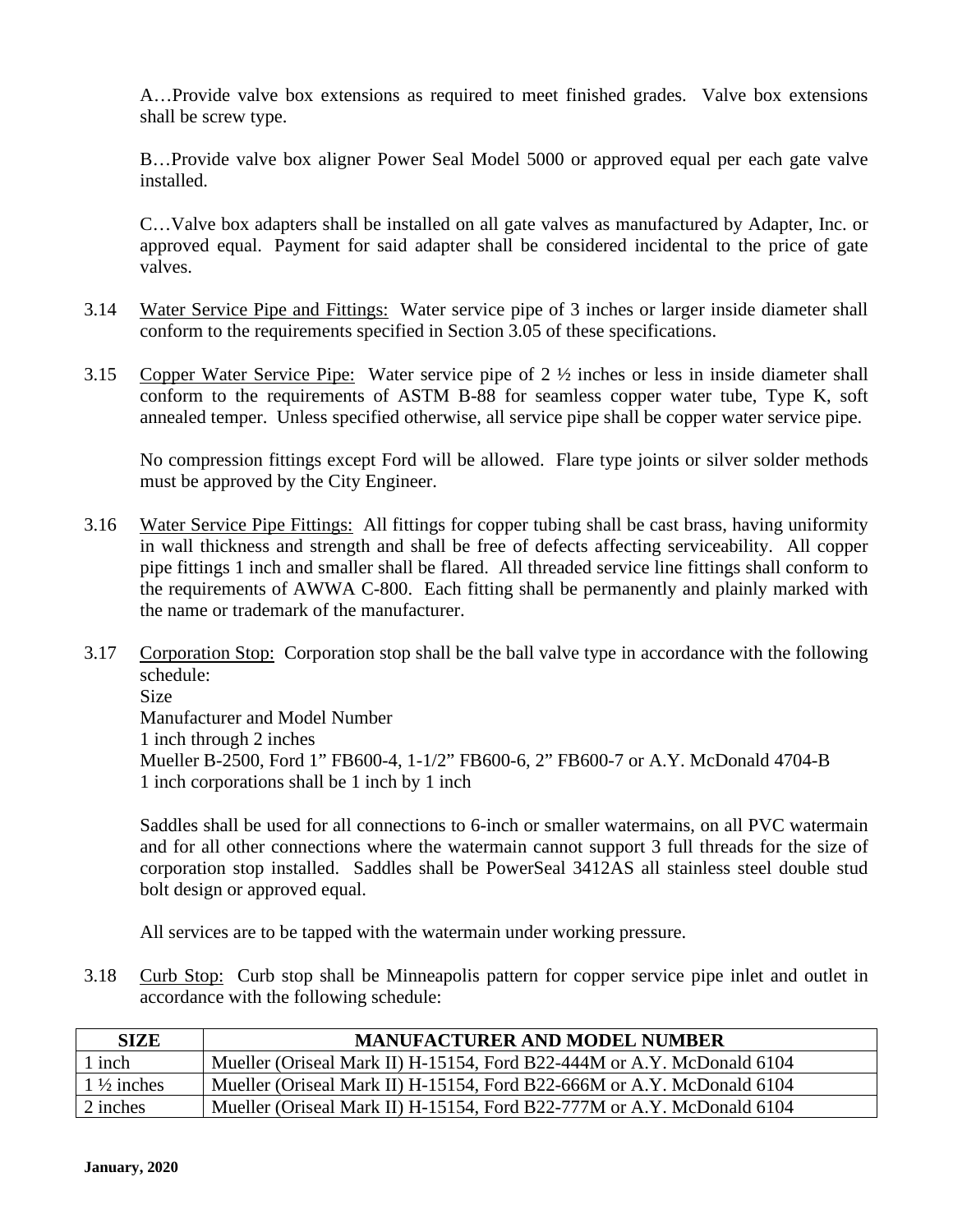#### 3.19 Curb Box:

A…Curb stop service boxes shall be gray iron castings conforming to the requirements of ASTM A-48 for Class 20 or higher tensile strength. The curb stop service assembly shall have a one foot adjustment range and shall extend to 8 feet when fully extended.

B...Curb box shall be an extension type with stationary rod, Minneapolis pattern base and 1  $\frac{1}{4}$ inch upper section.

C…Pig tails shall be plugged with copper plug and pressure tested to the plug.

D…Curb stops installed in paved areas shall have a meter box cover as manufactured by Ford or approved equal. The meter box cover shall be incidental to the curb stop unit price.

E…Curb boxes shall be ball valve type in accordance with the following schedule:

| <b>SIZE</b> | <b>MANUFACTURER AND MODEL NUMBER</b>                                                            |
|-------------|-------------------------------------------------------------------------------------------------|
| 1 inch      | Mueller H-10300, Ford EM2-80-46-72Ror A.Y. McDonald 5614L                                       |
|             | 1 1 1/2 to 2 inches   Mueller H-10300 with H-10344 Adapter, Ford EM2-80-47-72R or A.Y. McDonald |
|             | 5615                                                                                            |

- 3.20 Piling: Piling shall be constructed in accordance with the provisions of Mn/DOT 2452. Piles for pipelines shall be treated timber unless specified otherwise.
- 3.21 Insulation: Wrap around insulation shall conform to ASTM C-552-91 and cover the entire pipe, pipe joints and bends for those areas designated on the plans or directed by the Engineer. The insulation shall be installed with bands as per the manufacturer's specification and four inches in thickness.

Sheet insulation board (polystyrene) shall conform to ASTM C-578-95. Sheets shall be installed above the pipe a minimum of 2 feet each way of pipe centerline. The insulation shall be of a waterproof type and installed to four inch thickness.

3.22 Manhole Steps: Manhole steps shall be made with an approved plastic such as copolymer polypropylene meeting with the requirements of ASTM 2146, Type II, Grade 49108, reinforced with a deformed 3/8 inch diameter reinforcing bar which conforms to the requirements of ASTM A-615, Grade 60. All manhole steps shall conform to the dimensions shown in the Standard Plate(s). Manholes less than 4' deep shall have one step located 16" down from top of casting.

#### 4.00 CONSTRUCTION REQUIREMENTS:

4.01 Establishing Line and Grade: The primary line and grade will be established by the Engineer in accordance with the General Conditions and the Supplementary Conditions and with the following. For trench installation, line and grade stakes will be set parallel to the proposed pipeline at an appropriate offset therefrom as will best serve the Contractor's operations wherever practical.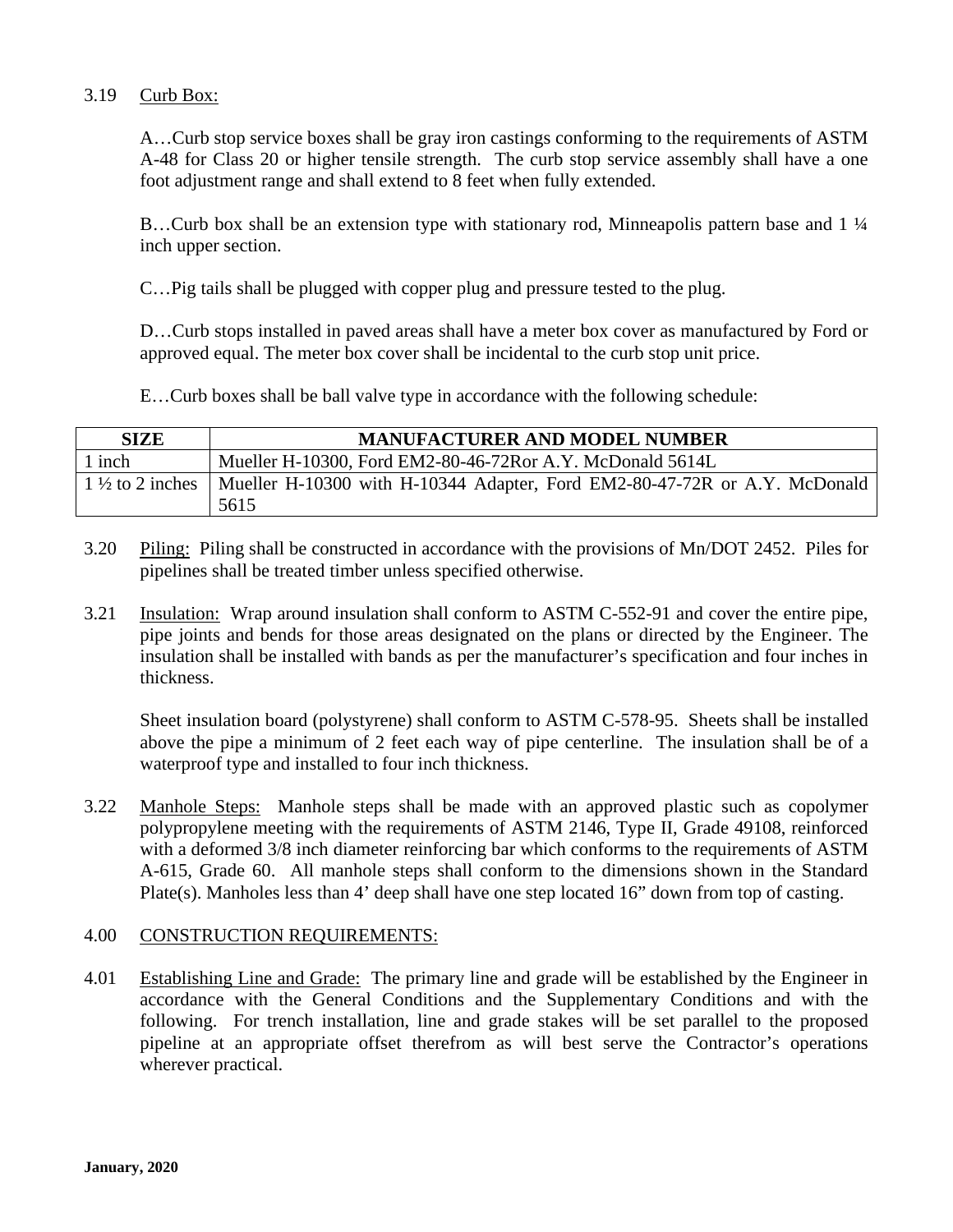The Contractor shall arrange his operation to avoid unnecessary interference with the establishment of the primary line and grade stakes, and shall render whatever assistance may be required by the Engineer to accomplish the staking.

The Contractor shall be responsible for preservation of the primary stakes, and shall bear the full cost of any re-staking necessitated by his negligence.

Cut sheets will be required for all staking operations. Stationing will be required to show exact locations of all service wyes, fitting locations, and laterals. See Section 4.07 for locating procedures.

- 4.02 Staking Notice: The Contractor shall give the Engineer 48 hour notice of a need for stakes on the project.
- 4.03 Tunnel Installation: For tunnel installation, line and grade stakes will be set directly above the proposed pipeline setting. Grade and line stakes will be set at 25 foot intervals along the pipeline, at each change in line or grade and as needed for pipeline appurtenances and service lines.
- 4.04 Laser Beam Grade Control: When the Contractor uses laser beam control for grade and alignment, the Contractor shall check into the grade stakes provided. Any discrepancies found between the laser beam elevation and grade stake elevation shall be immediately brought to the Engineer's attention before continuing pipe installation. Failure to check into grade stakes provided or to notify the Engineer of discrepancies shall put the full responsibility on the Contractor for any removal and reinstallation of pipe necessary to conform to the line and grade shown on the plans.
- 4.05 Contractor's Responsibility: The Contractor shall be solely responsible for the correct transfer of the primary line and grade to all working points and for construction of the work to the prescribed lines and grades as established by the Engineer.
- 4.06 Location of Underground Utilities: The location of underground utilities is based on available information. The Contractor shall be solely responsible for investigating and locating the existing underground utilities (such as electric, telephone, gas, water and sewer service mains, cable, etc.). Relocation of existing utilities shall be coordinated with the Owner of the specific utility by the Contractor. Where the utility owner elects to perform the utility relocation work, the Contractor shall schedule his work to comply with the utilities schedule. No additional compensation shall be allowed for delays caused by the utility company's schedule, nor for delays caused by the utilities relocation efforts. It shall be a construction priority for the Contractor to contact Gopher State One Call 651-454-0002 for utility locations before doing any underground excavation.
- 4.07 Field Location of Newly Constructed Utilities. The contractor shall assist the inspector/engineer in locating all horizontal bends, corporation stops, wyes, curb stops, valves, fittings and all other appurtenances required for MNOPS requirements. This may require leaving areas open to allow for survey location or for assisting in gathering swing ties for these items to an above grade permanent structure prior to backfilling the trench. If items are backfilled prior to the field information being documented, the contractor has the sole responsibility of exposing the item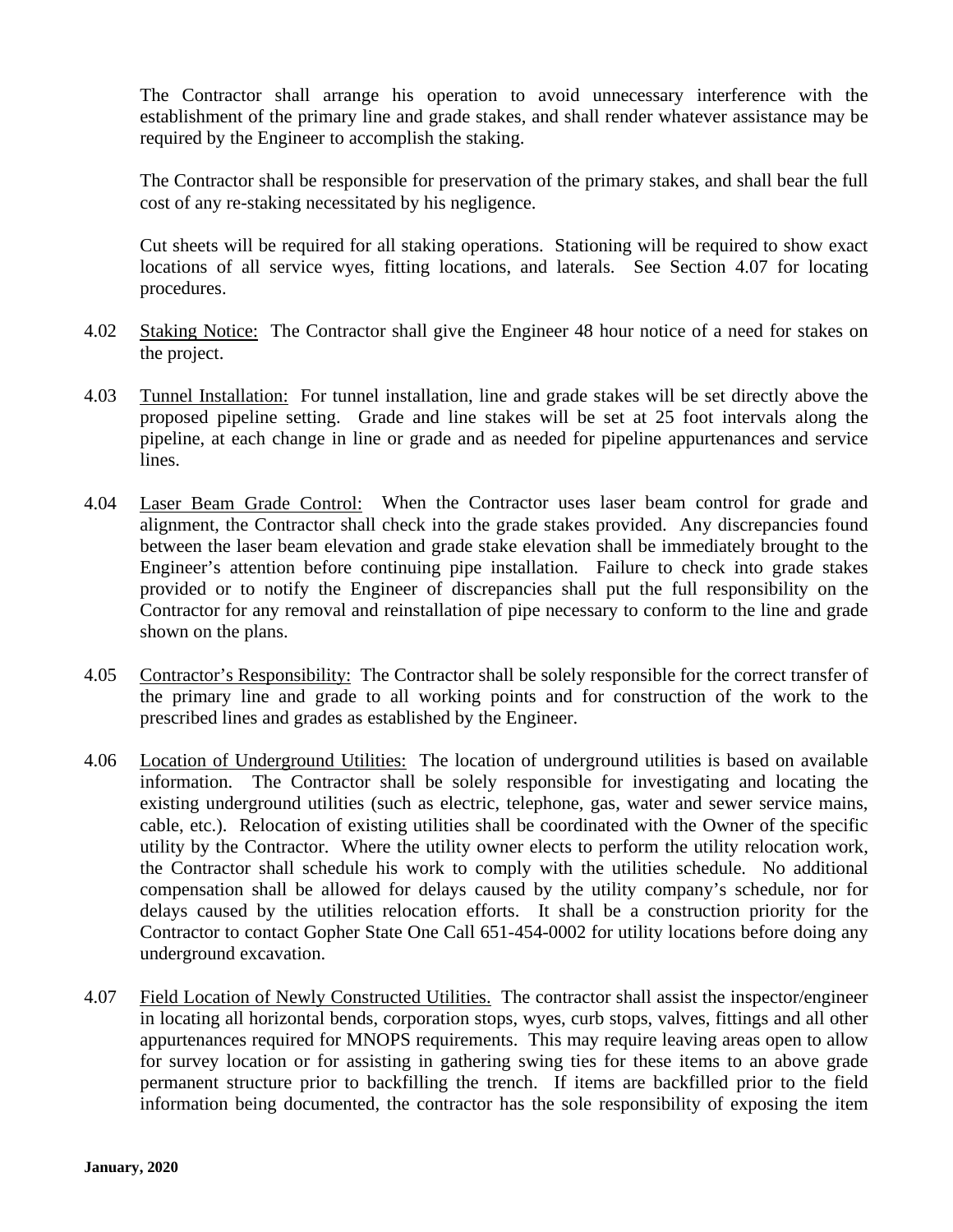and assisting in its location. No additional compensation will be given to contractor for this work.

4.08 Extra Work: Wherever alterations are required as a result of unforeseen underground interferences not due to any fault or negligence of the Contractor, the Engineer will issue a written order covering any additional or extra work involved and specifying the revised basis of payment, if any. Any alterations made strictly for the convenience of the Contractor shall be at the Contractor's expense. No additional compensation shall be allowed for notification and relocation of gas, electric, etc. utilities.

No extra compensation will be allowed for delays caused by the interference of underground structures.

4.09 Sanitary Sewer and Watermain Crossing Conflicts: Watermains crossing sanitary sewers shall be laid to provide a vertical separation of at least 18 inches between the outside of the watermain and the outside of the sewer. When conditions prevent a vertical separation as described, the following construction shall be used:

Sewers passing over or under watermain shall be constructed of materials equal to watermain standards of construction for a distance of 10 feet from the watermain as measured perpendicular to the watermain.

A length of the watermain pipe shall be centered at the point of crossing so that the joints will be equidistant and as far as possible from the sewer.

- 4.10 Removal of Surface Improvements: Removal of surface improvements in connection with trench excavation shall be limited to actual needs for installation of the pipeline and appurtenances, based on the trench widths and any other controls imposed in connection with the work. Removal operations shall be coordinated with the excavation and installation operations in such a manner as will cause the least practical disruption of traffic or inconvenience to the public. Removed debris shall not be deposited at locations that will block access to fire hydrants, private driveways or other essential service areas. Removal and final disposal of debris shall be accomplished as a single operation wherever possible, and in any event, the debris shall be removed from the site before starting the excavating operations.
- 4.11 Interruption of Water Service: The Contractor shall be responsible for providing water to affected homes and businesses during the course of the project.

The Contractor shall be responsible for furnishing a temporary water supply to areas affected by the Contractor's construction process.

The Contractor shall supply temporary water service by furnishing and delivering bottled water for cooking and drinking, and bulk water by temporary hosed connections for other uses. Plans for providing temporary water service shall be submitted by the Contractor to the City Engineer for review and approval.

Interruption of water service to businesses or in commercial areas must be approved by the City prior to each interruption of service. The City will determine the time and duration of the service interruption.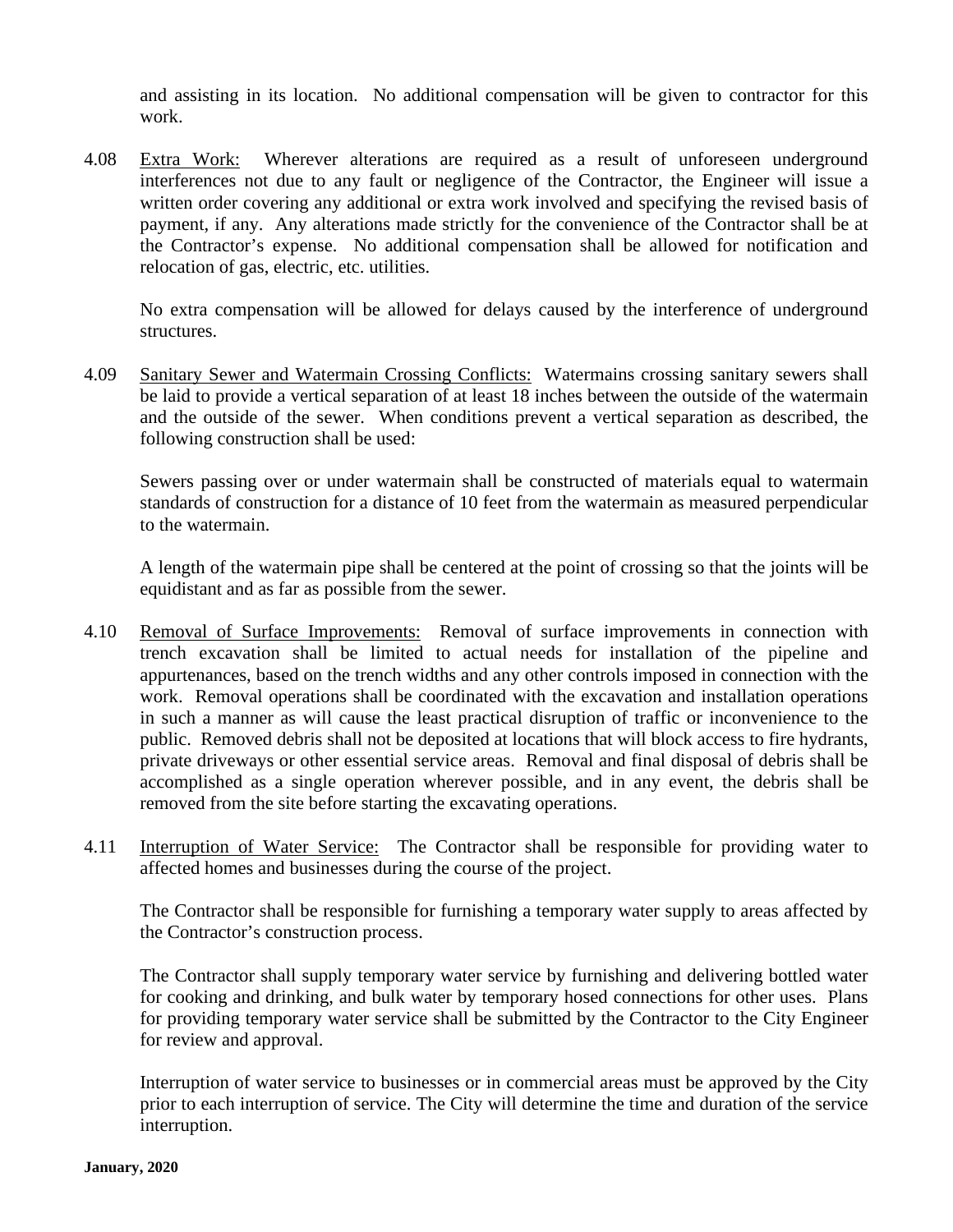All items related to furnishing, installing, operating, maintaining and removal of temporary water service shall be considered incidental to the project.

4.12 Jacking Steel Casing Pipe: The Contractor shall jack-bore steel casing pipe in place as shown on the plans.

The most recently published Mn/DOT Specifications for Construction shall govern except as modified herein.

The steel casing shall have a minimum wall thickness of 0.50". The casing may consist of salvaged material, but deviation from plan diameter and plan wall thickness will not be allowed. The casing may also be comprised of both salvaged and new materials. The casing shall have two coats of copper bismastic and two 17-pound anode packs attached for corrosion protection.

#### Jacking requirements:

A 1 ½ inch pipe shall be forced along the top of the casing pipe. Bentonite grout under pressure shall be forced through this pipe at **ALL** times during the jacking operation to fill any voids that might develop above the casing. The 1 ½ inch pipe shall be 18 inches back from the lead edge of the jacking pipe.

- There shall be a shield, with a method to control the flow of materials.
- No jacking of pipe will be allowed below water table until it has been dewatered.
- If a void develops, the jacking shall stop until the void has been filled by an approved method.
- Any dewatering shall have prior approval in writing by the office of the City Engineer.
- Shields shall conform to the size and shape of the pipe.
- The lead cutting edge of the machine shall be approved by the Engineer.
- When augers are used, the type of head shall be approved by the Engineer, and the auger shall be located 6 inches back from the lead edge of the jacking pipe.
- The machine shall be capable of controlling line and grade, and the flow of materials.
- The machine shall conform to the size and shape of the pipe.

The Contractor shall provide skids and blocking as necessary to install gravity flow pipe to proper grade and alignment within the casing pipe.

Upon completion of the carrier pipe installation, the annular space between the carrier and casing shall be densely filled with sand and the ends sealed with cement grout. The sand shall be blown into the annular space or installed by other approved methods.

Backfilling of jacking pit excavation shall be in accordance with Mn/DOT 2106 and be completed without undue delay.

The Contractor shall be responsible for obtaining all permits, bonds, etc. required.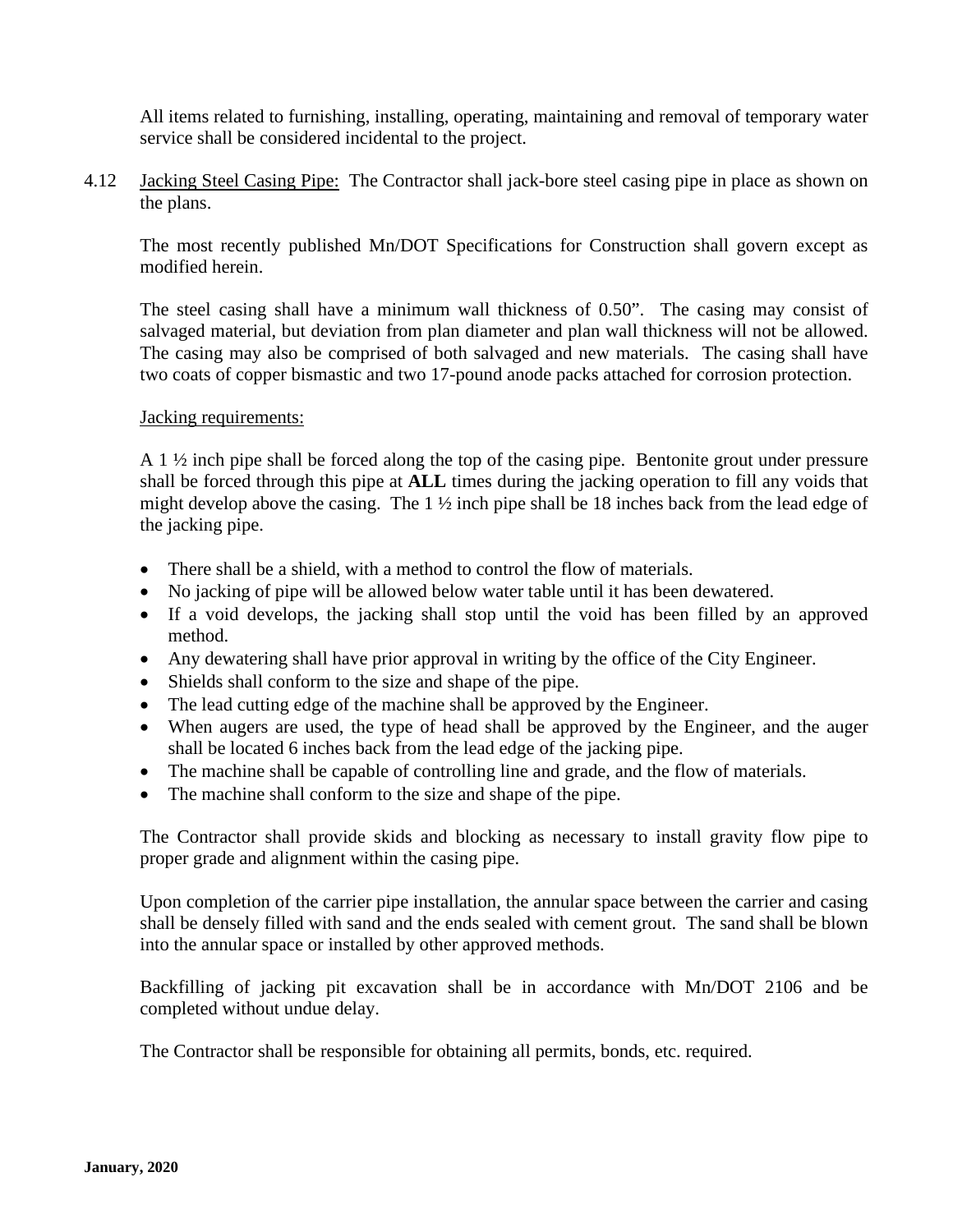4.13 Jacking Concrete Pipe: The Contractor shall jack-bore concrete pipe in place as shown on the plans.

The most recently published Mn/DOT Specifications for Construction shall govern except as modified herein.

RCP Pipe requirements: The RCP pipe shall consist of Class V jacking pipe with R-4 joints. Pipe shall be manufactured in accordance with ASTM C-76 specifications.

#### Jacking Requirements:

A  $1\frac{1}{2}$  inch pipe shall be forced along the top of the casing pipe. Bentonite grout under pressure shall be forced through this pipe at **ALL** times during the jacking operation to fill any voids that might develop above the casing. The 1 ½ inch pipe shall be 18 inches back from the lead edge of the jacking pipe.

- There shall be a shield, with a method to control the flow of materials.
- No jacking of pipe will be allowed below water table until it has been dewatered.
- If a void develops, the jacking shall stop until the void has been filled by an approved method.
- Any dewatering shall have prior approval in writing by the office of the City Engineer.
- Shields shall conform to the size and shape of the pipe.
- The lead cutting edge of the machine shall be approved by the Engineer.
- When augers are used, the type of head shall be approved by the Engineer, and the auger shall be located 6 inches back from the lead edge of the jacking pipe.
- The machine shall be capable of controlling line and grade, and the flow of materials.
- The machine shall conform to the size and shape of the pipe.

Backfilling of jacking pit excavation shall be in accordance with Mn/DOT 2106 and be completed without undue delay.

The Contractor shall be responsible for obtaining all permits, bonds, etc. required.

- 4.14 Classification and Disposition of Materials: Excavated material will be classified for payment only to the extent that the removal of materials classified by the Engineer as rock will be paid for separately from other unclassified materials, either as a separate contract item or as an extra work item when no bid price is applicable. All other materials encountered in the excavations, with the exception of items classified for payment as structure removals, will be considered as unclassified excavation unless specified otherwise. Unclassified materials shall include muck, rubble, wood debris and boulder, stone, masonry or concrete fragments less than 1 cubic yard in volume, together with miscellaneous matter than can be removed effectively with poweroperated excavators without resorting to drilling and blasting.
- 4.15 Rock Excavation Defined: Rock excavation shall be defined to include all hard, solid rock in ledge formation, bedded deposits and unstratified masses; all natural conglomerate deposits so firmly cemented as to present all the characteristics of solid rock; and any boulder, stone, masonry or concrete fragments exceeding 1 cubic yard in volume. Materials such as shale, hard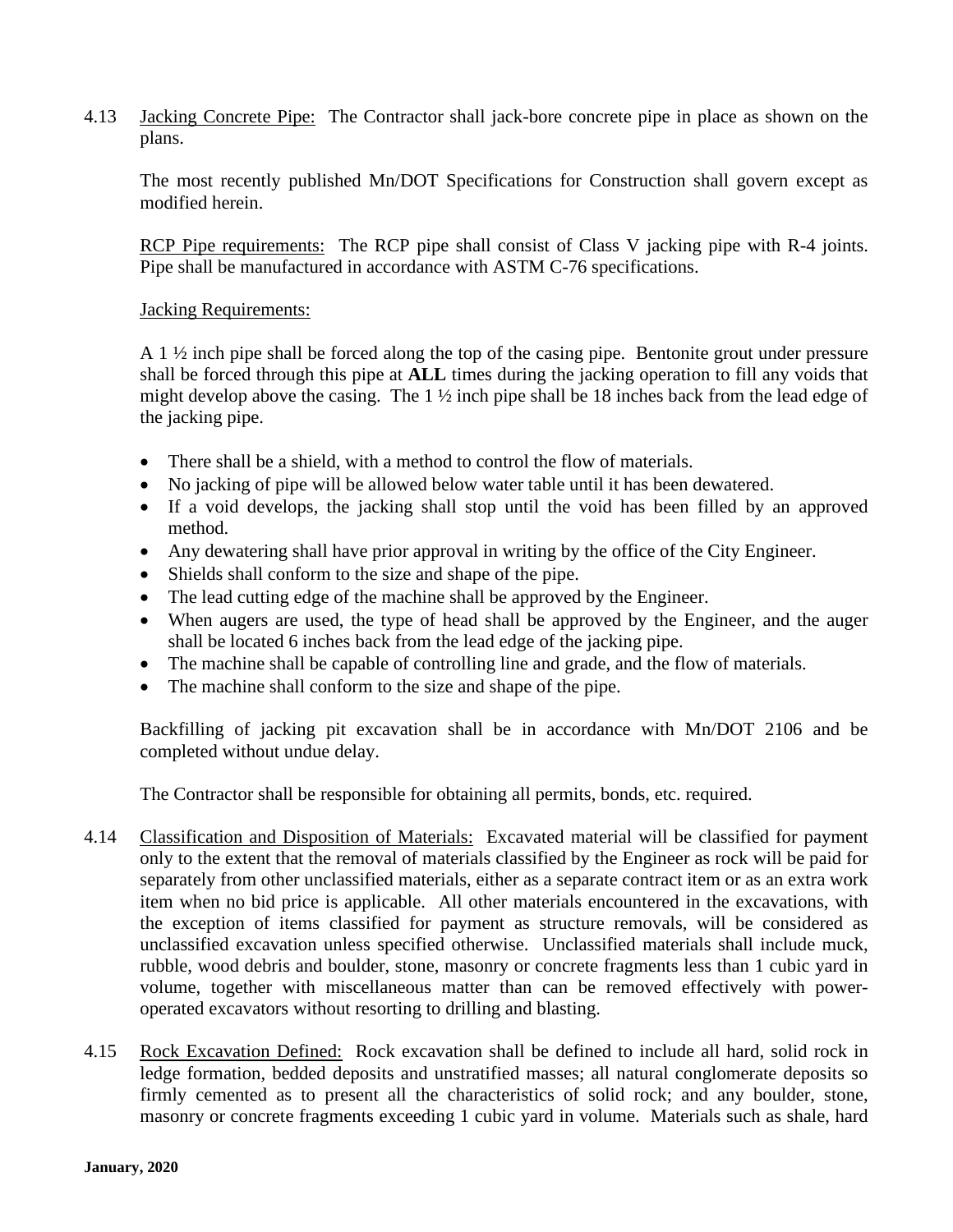pan, soft or disintegrated rock which can be dislodged with a hand pick or removed with a power-operated excavator will not be classified as rock excavation.

- 4.16 Rock Excavation: When rock foundation materials are encountered at the established grade, additional materials shall be removed as directed by the Engineer to produce an acceptable foundation. Unless directed otherwise, rock shall be removed to an elevation 12 inches below the lowest projection of pipe bells. Excavation below grade shall be to a minimum width equal to the outside pipe diameter plus 2 feet. Rock shall be removed to such additional horizontal dimensions that will provide a clearance of 12 inches on all sides of appurtenant structures such as valves, housings, manholes, access structures, etc.
- 4.17 Excavation for Granular Foundation: When unstable foundation materials are encountered at the established grade, additional materials shall be removed as directed by the Engineer to produce an acceptable foundation.
- 4.18 Pipe Bedding Requirements: Pipe bedding shall be in accordance with the manufacturer's recommendations for the type of pipe installed. Concrete pipe must be bedded to a minimum of the Class B bedding requirements. D.I.P. and Thermoplastic Pipe for sewers and watermains must follow the requirements of the CEAM Specification 2600.2A1 under bedding and encasement materials. Sanitary sewer and water services shall be bedded from a point 6" below the bottom of the pipe to 12" above and around the sides of the pipe being installed. Extreme care must be taken in the bedding and the backfilling of individual services. Compaction of this material shall be to 95 percent of maximum density (ASTMN698). Furnishing, installing and compaction of granular materials around pipe shall be considered incidental to the installation of the pipe with no additional compensation allowed therefore. The trench shall be excavated and prepared to allow placement of the bedding materials specified. The trench width at ground level shall be kept as narrow as practicable without causing sluffing or cave in accordance with OSHA standards.
- 4.19 Over-Excavation: Care shall be taken during final subgrade shaping to prevent any overexcavation. Should any low spots develop, they shall only be filled with suitable material which shall have optimum moisture content and be thoroughly compacted. The finished subgrade shall be maintained free of water, and shall not be disturbed during pipe lowering operations except as necessary to remove pipe slings. The discharge of trench dewatering pumps shall be directed to natural drainage channels or storm water drains.
- 4.20 Extra Work: All costs of excavating below grade and placing foundation or bedding aggregates shall be included in bid prices for pipe items to the extent that the need for such work is indicated in the Contract Documents, and the Proposal does not provide for payment under separate contract items. Any excavation below grade and any foundation or bedding aggregates required by order of the Engineer in the absence of contract requirements in the Contract's Documents will be compensated for separately as extra work items.

#### 5.00 INSTALLATION OF PIPE AND FITTINGS

5.01 Sanitary Sewer Stubs and Cleanouts: The Contractor shall furnish and install PVC cleanouts at the end of all mainline sanitary sewer stubs which are installed for future connection. PVC cleanouts must be 6" diameter SDR 26 pipe and must have cast iron caps capable of being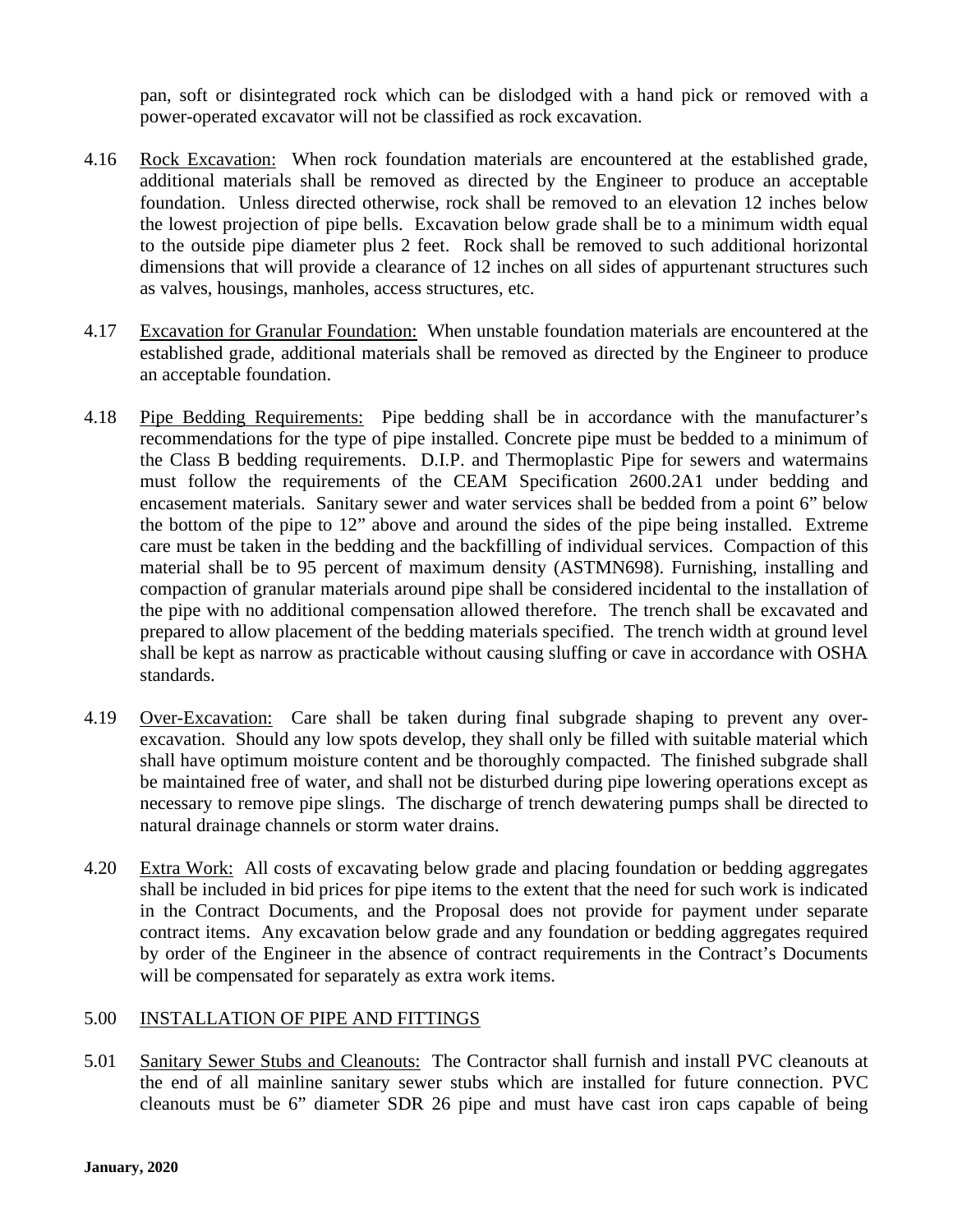located with a metal detector. Actual Horizontal Location and invert elevations at the end of the stub shall be taken and recorded prior to trench backfill.

- 5.02 Watermain Stub Markers: The Contractor shall furnish and set vertically 4" x 4" x8' wooden markers extending 18 inches above the ground to mark the exact ends of all watermain stubs which are installed for future connections. The stubs must be field located both horizontally and vertically prior to backfill.
- 5.03 Storm Sewer and Draintile Stub Markers: The Contractor shall furnish and set vertically 4" x 4" wooden markers extending from the invert of the stub to 18 inches above the ground to mark the exact ends of all storm sewer stubs which are installed for future connection, and a clean out installed on the end of all draintile services per LV-STM-10. Actual Horizontal Location and invert elevations at the end of the stub shall be taken and recorded prior to trench backfill.
- 5.04 Connection to Existing Sanitary and Storm Sewer: The Contractor will be required to core drill any connection to an existing sanitary sewer manhole which does not have an existing stub. See Spec. 3.04 for pipe connection to manhole. Service connections to existing concrete sanitary and storm sewer pipes shall be with an Inserta Tee or approved equal meeting ASTM D3034 and F477 standards.
- 5.05 Connection to Existing Watermain: The Contractor will be required to schedule shutdown of the watermain with the Owner 48 hours in advance of interruption of water service.

The Contractor shall arrange his work for a minimum number of shutdowns to the existing water service, and shall schedule the shutdowns so that the present water customers will have water service from 6 a.m. to 9 a.m., and from 4 p.m. to 9 p.m. everyday. When this is not possible, temporary service supplies may be ordered by the Engineer as per Section 4.11, Interruption of Water Service.

- 5.06 Pressure Connection to Existing Watermain: The Contractor may, at his option (unless specifically stated in the Contract Documents), make a pressure connection to existing watermain(s). The tapping of the watermain shall be made under pressure in accordance with the tapping equipment manufacturer's recommendations. The pressure tap shall expel cuttings from the existing watermain. The tap shall be completed through a valve to allow the tap to be shut off. After completion of the tapping operation, the system shall be inspected for leaks. The tap and tapping valve shall be the same nominal size as the planned watermain extension. A tapping saddle shall be used, of a size recommended by the manufacturer and approved by the Engineer.
- 5.07 Bulkheading Open Storm Sewer Pipe Ends: All pipe and fitting ends left open for future connection shall be bulkheaded with prefabricated plugs or caps.

Prefabricated plugs and caps shall be of the same material as the pipe material or an equivalent alternate material, and they shall be installed with watertight seal as required for the pipeline joints.

At all times when pipe laying is not in progress, including noon hour and overnight periods, all open ends of the pipeline shall be closed by watertight plugs or equivalent means. If water is present in the trench, the seals shall remain in place until the trench is pumped completely dry.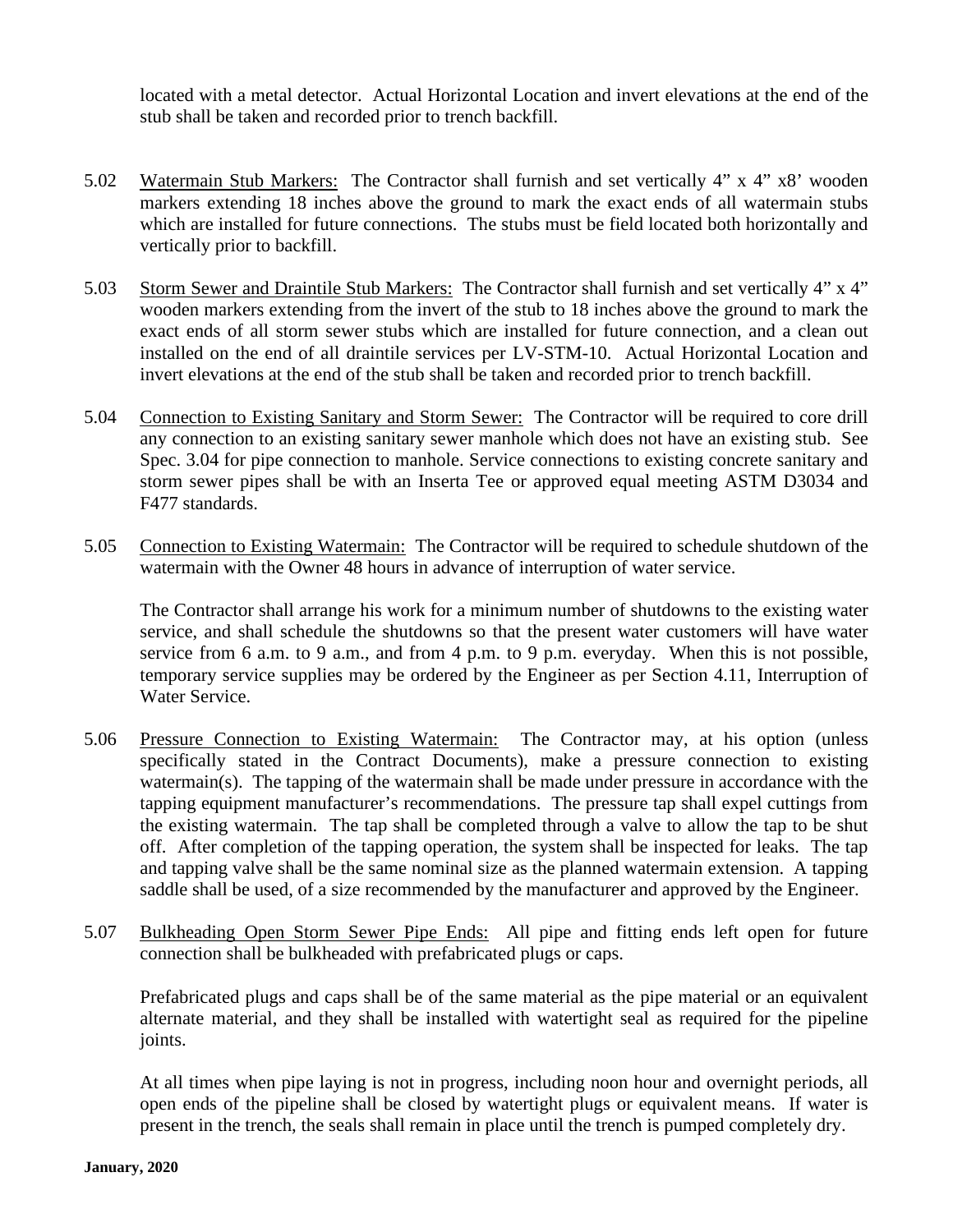- 5.08 Sewer Service Location Record: The Contractor, with the assistance of the Project Representative, shall keep accurate records of all service installations as to the type, location, elevation, point of connection and termination, to the level required to meet MNOPS locating requirements, etc. This service record shall be maintained jointly by the Contractor and Project Representative on forms provided by the Engineer. The service installations shall not be backfilled until all required information has been obtained and recorded.
- 5.09 Bends: Building service pipelines shall generally be kept as deep as required to serve the building elevation and maintain the specified minimum pipe grades. Pipe bends shall be provided as necessary to bring the service lines to proper location and grade. Pipe bends shall not exceed 45 degrees without approval of the Engineer.
- 5.10 Sanitary Sewer Service Markers: Unless indicated otherwise, sanitary sewer services shall terminate at the utility easement line, at which point the Contractor shall furnish and set vertically a 2" x 2" x 12' wooden marker extending 18 inches above the ground to mark the exact end of the sewer service pipe, and a 4' minimum #6 steel post rebar at the invert of service. If sanitary sewer service only is to be provided to a property (i.e., no water service to be installed), an 8 foot galvanized steel post weighing not less than 2.75 pounds per foot, extending 4' above the ground, shall be set next to the 2" x 2" x 10' wooden marker. The horizontal and vertical location must be recorded prior to backfill (4.07).
- 5.11 Plugging Service Lines: All pipe and fitting openings at temporary terminal points shall be fitted with suitable plugs or shall be bulkheaded as required for air testing.
- 5.11A Abandoning Service Lines: All abandoned services shall be removed to the main unless otherwise approved by the engineer.

 1…Sanitary sewer shall be removed to main and the wye shall be plugged with the appropriate size cap and be constructed with the same material type as the mainline sanitary sewer.

 2…Water services shall be removed to the main, and shall include removal of the corporation stop and plugging main with a brass plug.

- 5.12 Water Service Location Record: The Contractor, with the assistance of the Engineer, shall keep an accurate record of the location, depth and size of each service connection and other pertinent data such as the location of curb stops and pipe endings. Tap locations shall be recorded in reference to survey line stationing. Curb stops shall be tied to definable landmarks such as building corners, hydrants, manhole covers, and have x,y,z coordinates on the As-built plan. The service installations shall not be backfilled until all required information has been obtained and the inspector had visually seen water flowing from the end of the curb stop.
- 5.13 Water Service Markers: Water service shall terminate 15 feet past the right-of-way line, at which point the Contractor shall furnish and set vertically a 2" x 2" x 8' wooden marker extending 18 inches above the ground to mark the exact end of the water service pipe. Water service curb boxes shall be located within one foot of the utility easement line and marked with an 8 foot galvanized steel fence post weighing not less than 2.75 pounds per foot, extending 4 feet above the ground.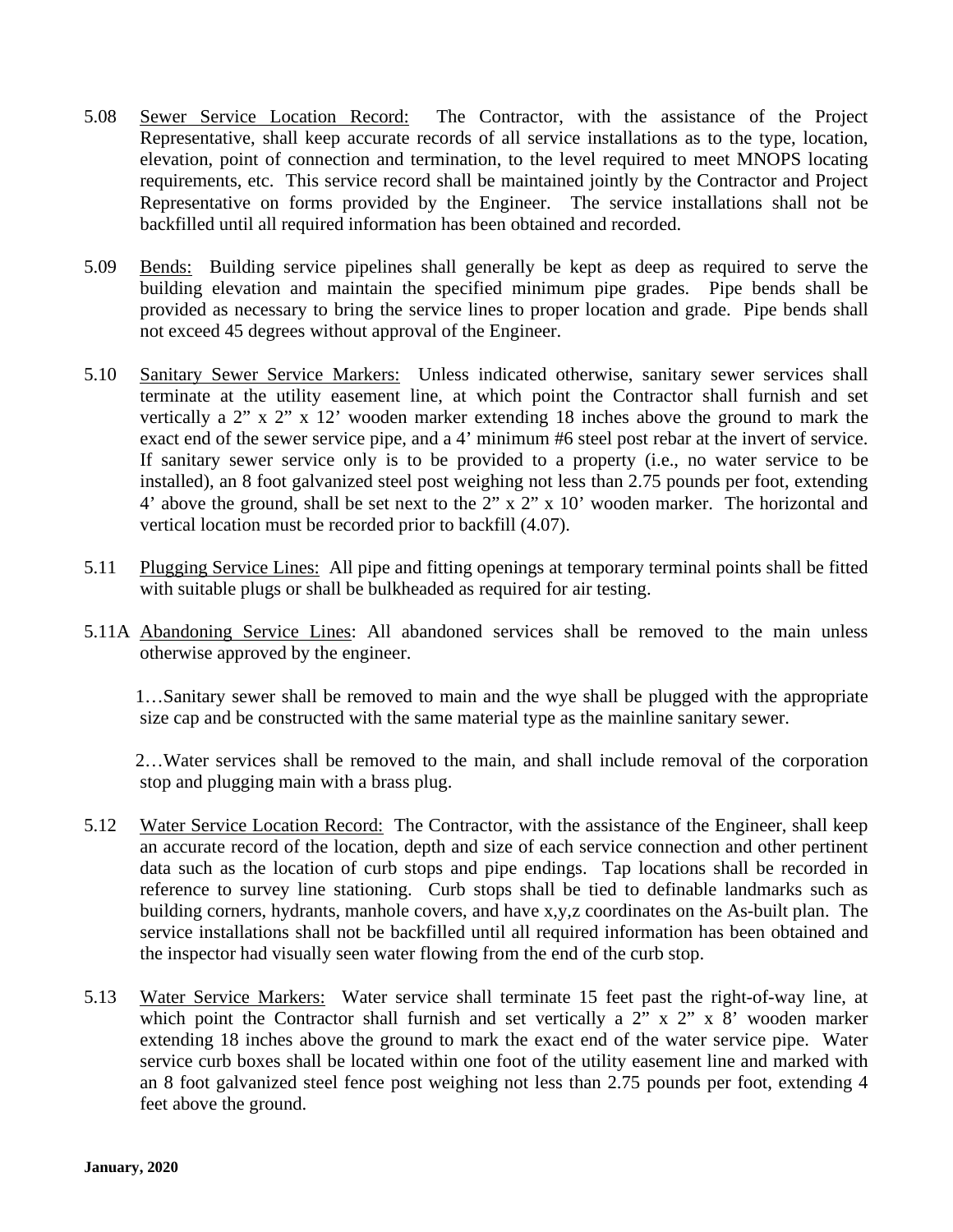- 5.14 Depth of Cover: Unless specified otherwise, installation of water mainline and service lines shall be such as to provide for not less than 7 ½ feet of cover over the top of the pipe, and for not less than 18 inches of clearance between pipelines. Also, at least 18" inches of clearance shall be maintained in crossing over or under other structures. Where the service pipe may be exposed to freezing due to insufficient cover or exposure from other underground facilities, the water pipe shall be insulated.
- 6.00 TESTING: All testing shall be incidental unless specific bid items appear on the proposal form.
- 6.01 Cleaning Sanitary Sewer Lines: Sanitary sewer lines and manholes shall be cleaned prior to the performance of the air, deflection, and televising testing, and as needed prior to final acceptance for service hookups. The Contractor shall give the Project Representative a minimum of 24 hours notice prior to flushing. The Contractor shall flush a ball, sized for the full inside diameter of the pipe, through each section of the sewer line. All dirt and debris shall be prevented from entering the existing sewer system by means of watertight plugs and pumping of the flushing water from the existing sanitary sewer manhole into the storm sewer system, or by the use of 90 degree elbows in the downstream lines at the existing manholes. The invert of the sewer pipe and manholes shall be left clean and free from obstructions throughout the entire line.
- 6.02 Cleaning Storm Sewer Lines: Prior to final inspection of each section of the storm sewer, the Contractor shall clean and flush all dirt and debris from the lines, manholes and catchbasins.
- 6.03 Sanitary Sewer Air Test: A low pressure air test shall be performed on all PVC sanitary sewer pipe. The test shall be conducted in the presence of the Project Representative. The Contractor shall give the Project Representative a minimum of 48 hours notice prior to testing. Sanitary sewer testing shall conform to the procedures outlined in the 2018 C.E.A.M. Specifications.
- 6.04 Disinfection of Watermains: Before being placed in service, the completed watermain installation shall be disinfected and flushed. After the final flushing, the water shall be tested for bacteriological quality and for conformance with the standards prescribed by the State Department of Health. Disinfection materials and procedures and the collection and testing of water samples shall be in accordance with the provisions of AWWA C-651, and as will meet the health regulation requirements. The flushing operations shall be conducted in the presence of the Project Representative. Flushing of the hydrant should also consist of flushing through the pumper nozzle. Each hydrant needs flushing through all nozzle openings.

Only the tablet method of chlorination shall be used, with placement of the tablets and filling of the watermain to be accomplished in accordance with Sections 5.1.2 and 5.1.3 of AWWA C-651.

Unless otherwise indicated in the Contract Documents, the Contractor shall furnish all materials and perform the disinfecting, flushing and provide third party certified testing and collection as necessary for meeting the water quality requirements. The flushing operations shall be subject to review by the Engineer.

6.05 Electrical Conductivity Test: The Contractor shall perform a conductivity test within 1 week after completion of pressure testing of the main on all iron pipe watermains to establish that electrical thawing may be carried out in the future. The Contractor shall give the Project Representative a minimum of 48 hours notice prior to testing. The test shall be conducted in the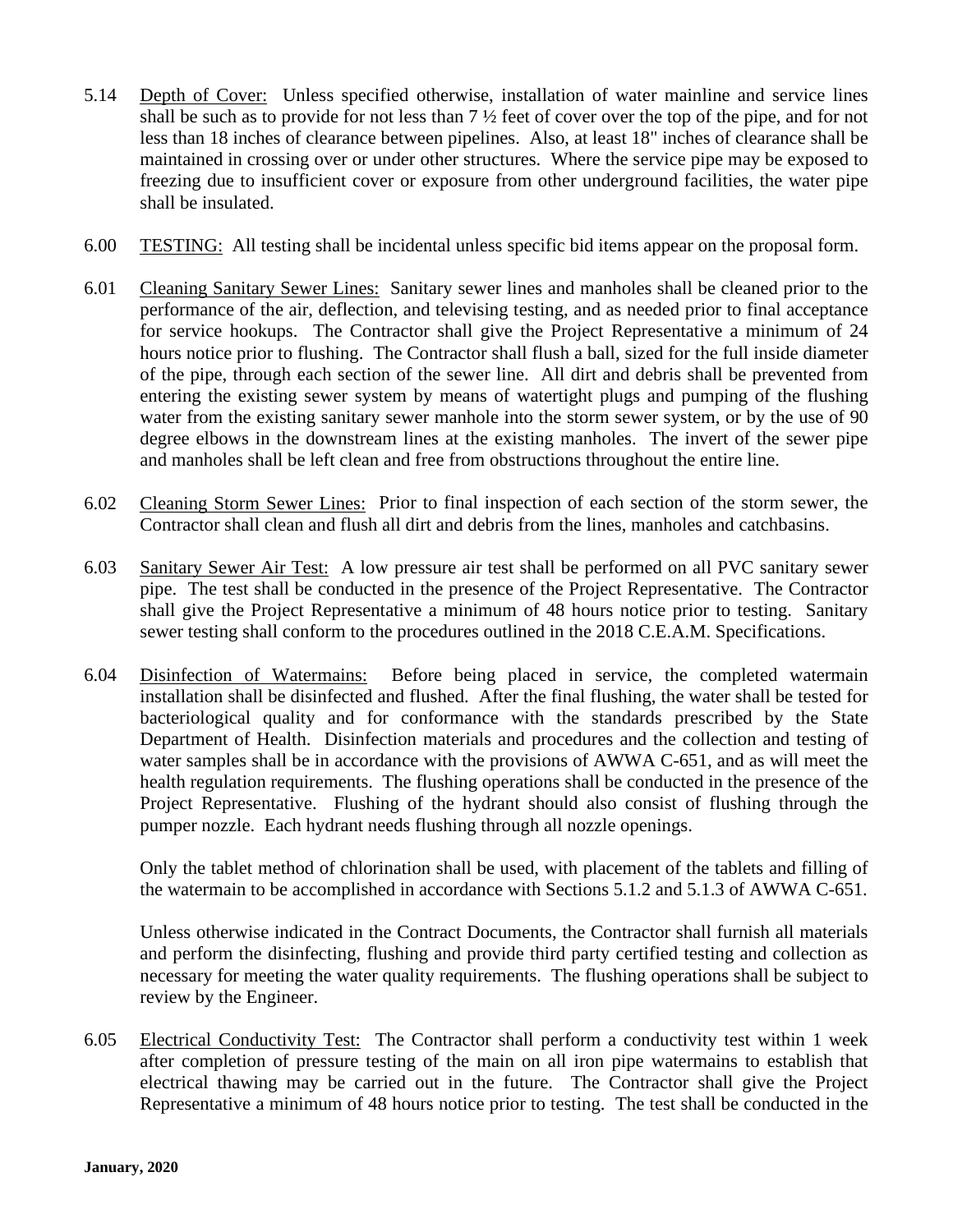presence of the Project Representative. For testing procedure, refer to C.E.A.M. specifications, 2018 Edition, Section 2611.3F.

6.06 Hydrostatic Testing of Watermains: Each valved section shall be subjected to the pressure and/or leakage tests prescribed herein. The Contractor shall pre-test the watermain prior to scheduling the record test. The record test shall be conducted in the presence of the Project Representative.

The Contractor shall give the Project Representative a minimum of 48 hours notice prior to testing. The Contractor shall furnish the pump, pipe connections, gauges and measuring equipment, and shall perform the testing under the observation of the Engineer. Where permanent air vents are not provided, the Contractor shall provide and install corporation stops at the high points as needed for release of air as the line is filled with water.

A….Blocking Curing Time: Where concrete reaction blocking is placed, the water main shall not be subjected to hydrostatic pressure until at least 5 days have elapsed after the concrete casting, with the exception that this period may be reduced to 2 days where high early strength concrete is used.

B….Closed Trench Hydrostatic Test: Only closed trench hydrostatic testing shall be allowed. The closed trench test shall be performed with the piping completely backfilled. Hydrants shall be in the closed position.

1…Pressure Test: A hydrostatic pressure test of 150 pounds per square inch shall be applied to each consecutive valved section of pipe. The test shall be applied by means of a suitable pumping apparatus connected to a service line or testing tap on the water main test section.

The pressure gauge for the test shall be an Ashcroft Model 1082 with a 4 ½ inch dial face with 1 psi increment or equal. The test shall be applied for a period of two hours, and the pressure drop at the end of that period shall be recorded. A four pound drop in pressure will be allowed.

- 6.07 Hydrostatic Testing of Forcemains: Testing of forcemains shall conform to the 2018 C.E.A.M. Specifications and be the same as testing of watermains except that the maximum test pressure shall be equal to twice the maximum design pressure or a minimum hydrostatic pressure of 100 psi for 1-hour, whichever is greater. (See also Section 6.06 of these specifications)
- 6.08 Television Inspection: After completion of all utility construction and base bituminous has been completed, the Contractor shall clean and televise the sanitary and storm sewers. The pipe sidewalls must be substantially dry after cleaning before television inspection is initiated. A nominal flow through the pipe should be established during televising to indicate the presence of dips in the pipe flowline.

Television inspection of storm sewer shall be conducted no more than three months prior to paving wear course; if wear course is not installed within three months of the television inspection, the inspection shall be performed again prior to paving. No television inspection shall be performed during or immediately after a rain event.

The television camera shall be mounted on a skid so that it is centered in the pipe. The camera shall have a cross-hair to maintain a constant reference on the image. The camera shall be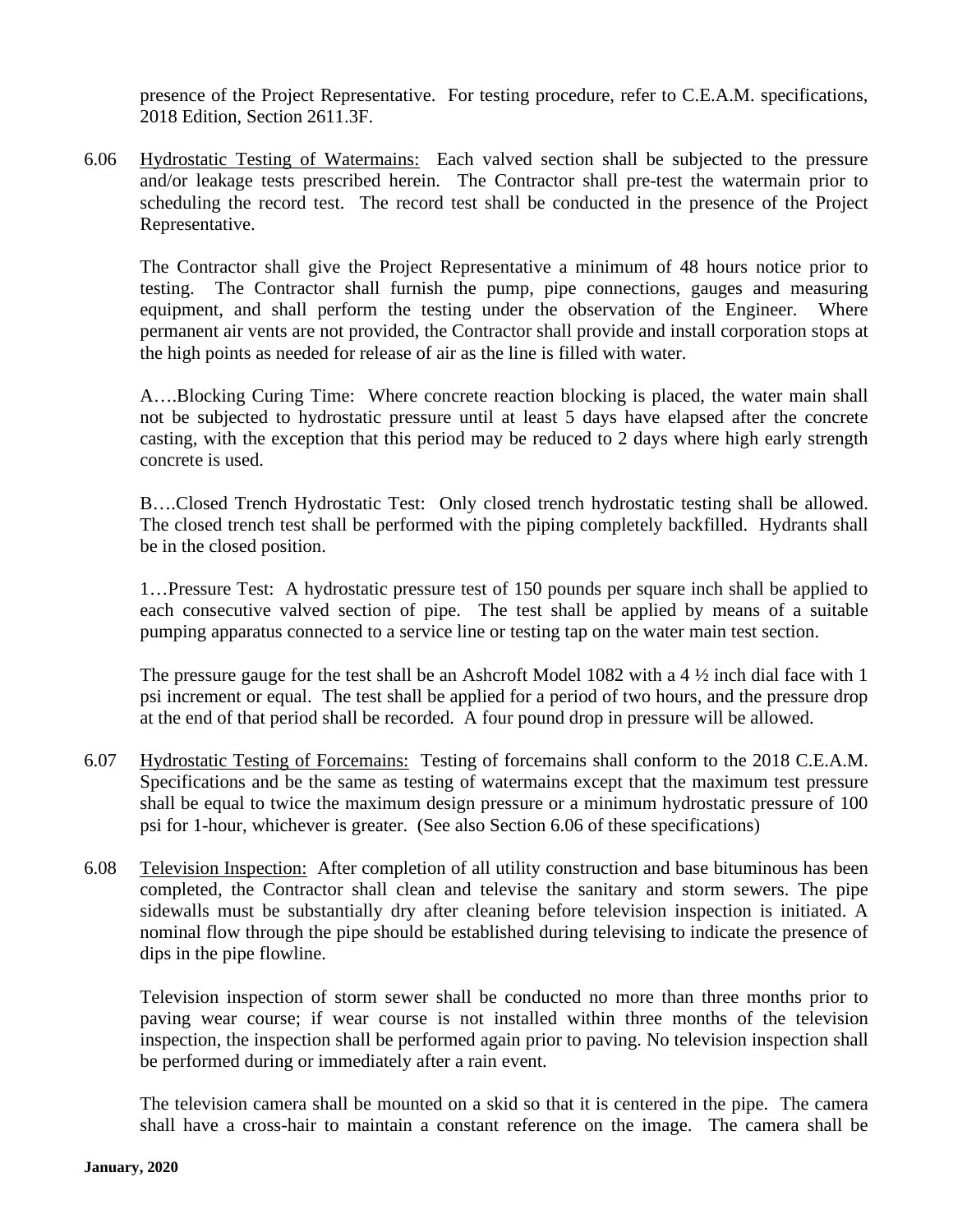equipped with sufficient lights to completely illuminate the interior of the pipe with the range of the camera. The camera operator shall manipulate the camera to fully inspect any potential damage within the pipe and all joints that appear to be damaged or have a visible gap.

A monitor shall be provided with seating facilities to allow three or more persons to view the picture continuously. The television camera, transmitting equipment and monitoring equipment shall combine to provide a picture on the monitor screen which is free from distortion and clear enough to distinguish between hairline cracks, "pipe marks", etc. The exact distance to each wye must be recorded from downstream manhole.

Digital video files shall be made of the entire footage of pipe televised. The linear footage of pipe televised shall be integrated into the video for ease of identification of pipe being viewed. A diagram of the project with all televising indexed on it shall be provided in triplicate within five working days following the last day of televising on the project. If televising is interrupted for more than five days, an interim index diagram shall be furnished. The Owner will be given a USB flash drive containing the video files and all reports and/or diagrams upon completion of the televising. The Owner will review the television inspection videos and provide any comments or requests for reinspection within two weeks of receipt of the digital video files.

6.9 Flexible Pipe Deflection Test: A deflection test shall be performed on all flexible pipe. The test shall be conducted in the presence of the Project Representative a minimum of 30 days after final backfilling of the pipe trench. The Contractor shall give the Project Representative a minimum of 48 hours notice prior to testing.

The deflection test shall be run using a rigid ball or mandrel with a diameter equal to 95 percent of the inside diameter of the pipe, allowing for manufacturing tolerances. The test shall be performed without mechanical pulling devices.

Sections failing the test shall be repaired and re-tested a minimum of 30 days after the repairs are made and prior to acceptance.

6.10 Final Inspection of Sanitary Sewer: If conditions permit, the sanitary sewer lines and manholes will be inspected by the Project Representative on the same day(s) that the mandrel testing is performed. If not, the inspection will be done as soon as possible thereafter. All sewers and appurtenances will be carefully inspected. Any unsatisfactory work shall be removed and replaced in a proper manner. The invert of the sewer lines and manholes shall be left clean and free from dirt, sand, gravel or other obstructions throughout the entire line.

In the event that the inspection is performed prior to construction of the first lift of bituminous pavement, all manholes and, if necessary, all sewer lines will be reinspected by the Project Representative after construction of the bituminous pavement. Any unsatisfactory work shall be removed and replaced in a proper manner. The invert of the sewer lines and manholes shall be left clean and free from dirt, sand, gravel or other obstructions throughout the entire line.

6.11 Final Inspection of Storm Sewer: Upon completion of all street construction and restoration of boulevards, stormwater ponding areas and drainage swales, the Project Representative will carefully inspect all storm sewer lines and appurtenances. Any unsatisfactory work will be removed and replaced in a proper manner. The invert of the storm sewer lines, manholes and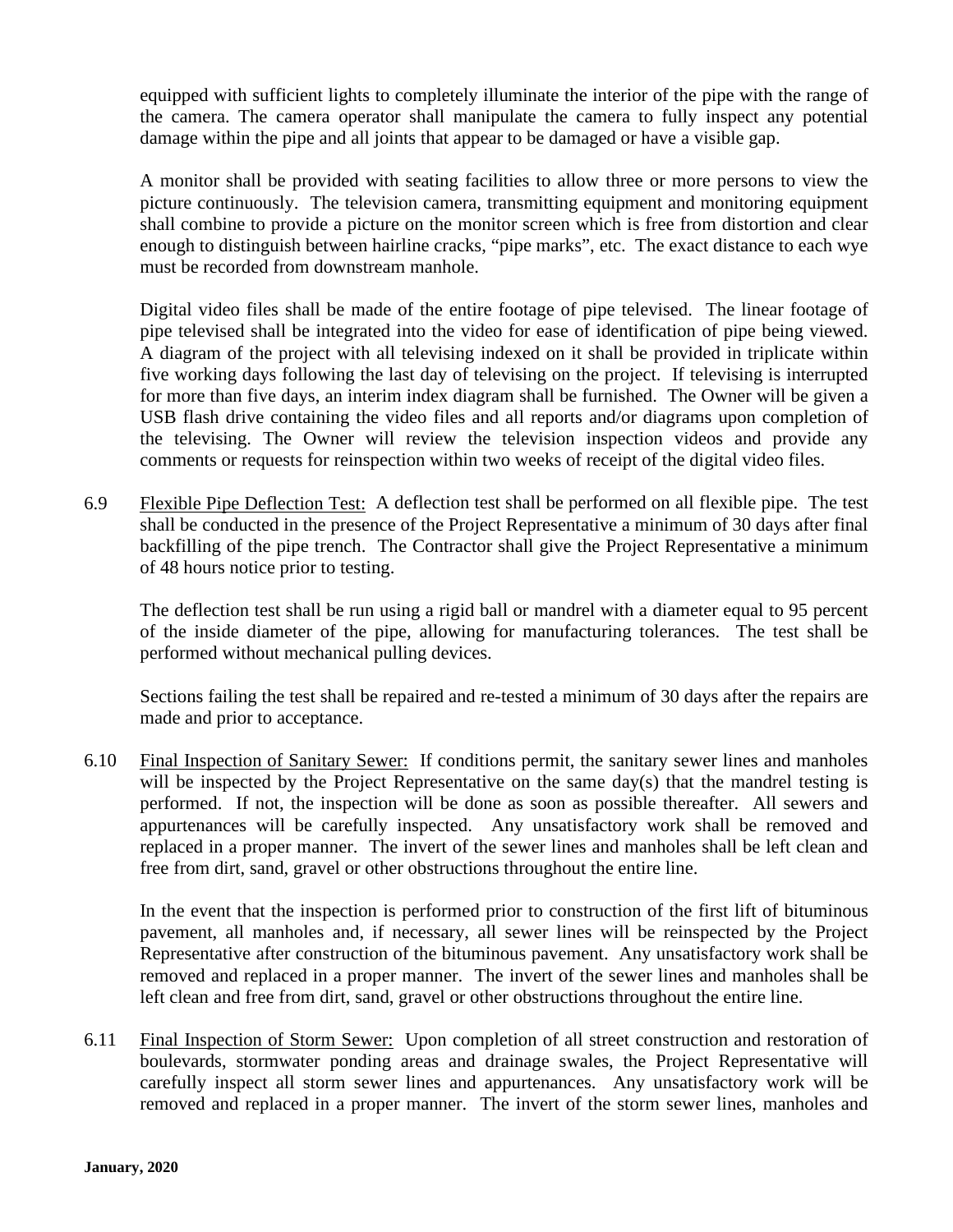catch basins shall be left clean and free from dirt, sand, gravel or other obstructions throughout the entire line.

#### 7.00 BACKFILLING PROCEDURES

Compaction Requirements: Compaction requirements for all embankments and trench backfill constructed under this contract shall be in accordance to MnDOT 2106.3F except modified as follows:

A…Areas Outside Street Right-of-Way: Areas outside the street right-of-way shall be compacted to 95% of Standard Proctor Density (T-99) ASTM D-698 or 90% Modified Proctor Density (T-180) ASTM D-1557. Side yards shall be compacted to 100% of Standard Proctor Density (T-99) ASTM D-698 within drainage and utility easement areas.

B…Areas Within Street Right-of-Way: Trench backfilling or embankment construction shall meet the following requirements:

1…Below Upper 3 Feet: The zone from bottom of embankment or trench to within 3 feet of top of subgrade shall be compacted to 95% of Standard Proctor Density (T-99) ASTM D 698 or 90% Modified Proctor Density (T-180).

2…Upper 3 Feet: The zone from 3 feet below top of subgrade to top of subgrade together with those portions of embankment or trench backfill below the upper 3 feet adjacent to structures shall be compacted to 100% of Standard Proctor Density (T-99) ASTM D-698 or 95% Modified Proctor Density (T-180).

C…Pipeline Backfilling Operations: Refer to Standard Utilities Specifications (C.E.A.M.) 2018 Edition, Section 2600.3E.

D…Compact area in pipe bedding and encasement zone (generally known as that area from the bottom of the trench to 1 foot above the top of pipe) shall be mechanically tamped in accordance to the pipe manufacturer's specifications and recommendations for the various soil types. The contractor shall not utilize any frozen backfill materials. The contractor shall make a special effort to compact around manholes and gate valves during construction and adjustment.

E…Maximum lift thickness of backfill for all trench compaction shall be as follows:

- 1…Cohesive Soils: 1 foot maximum
- 2…Cohesionless Soils: 2 foot maximum

F…When the sanitary sewer services and water services have a separation exceeding 18 inches, the sanitary service will have to be compacted first prior to installing the water service, or the water service may be lowered under the roadway to within 1 foot separation to the sanitary service to insure proper compaction requirements as listed above.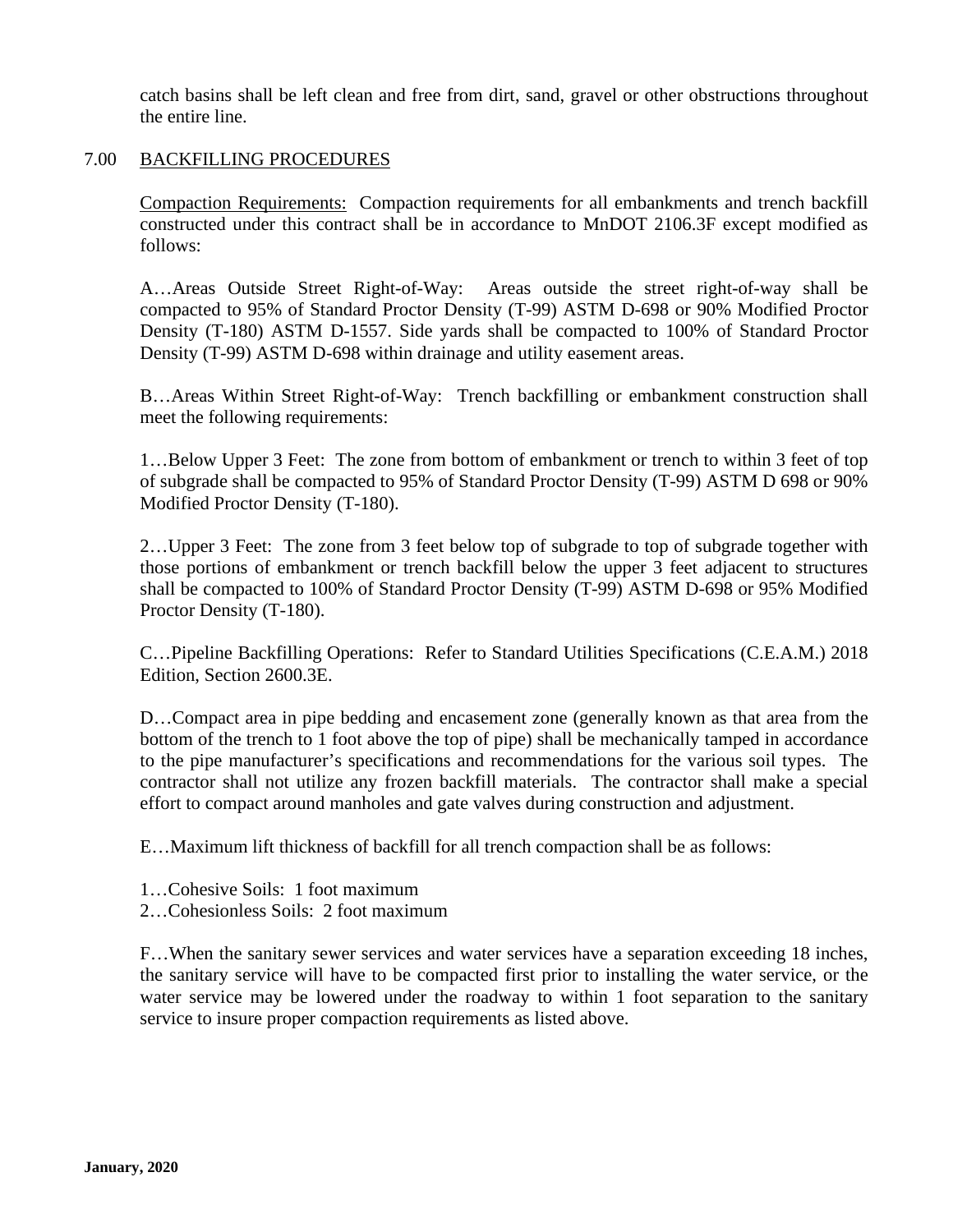8.00 TRACER WIRE SPECIFICATIONS: The following special provisions shall be required with the installation of PVC water main and storm sewer:

### **Materials**

#### **General**

All trace wire and trace wire products shall be domestically manufactured in the U.S.A.

All trace wire shall have HDPE insulation intended for direct bury, color coated per APWA standard for the specific utility being marked.

### **Trace wire**

- **Open Trench -** Trace wire shall be #12 AWG Copper Clad Steel, High Strength with minimum 450 lb. break load, with minimum 30 mil HDPE insulation thickness.
- **Directional Drilling/Boring -** Trace wire shall be #12 AWG Copper Clad Steel, Extra High Strength with minimum 1,150 lb. break load, with minimum 30 mil HDPE insulation thickness.
- **Trace wire – Pipe Bursting/Slip Lining -** Trace wire shall be 7 x 7 Stranded Copper Clad Steel, Extreme Strength with 4,700 lb. break load, with minimum 50 ml HDPE insulation thickness.

#### **Connectors**

- All mainline trace wires must be interconnected in intersections, at mainline tees and mainline crosses. At tees, the three wires shall be joined using a single 3-way lockable connector. At Crosses, the four wires shall be joined using a 4-way connector. Use of two 3-way connectors with a short jumper wire between them is an acceptable alternative.
- **Direct bury wire connectors** shall include 3-way lockable connectors and mainline to lateral lug connectors specifically manufactured for use in underground trace wire installation. Connectors shall be dielectric silicon filled to seal out moisture and corrosion and shall be installed in a manner so as to prevent any uninsulated wire exposure.
- Non locking friction fit, twist on or taped connectors are prohibited.

# **Termination/Access**

- All trace wire termination points must utilize an approved trace wire access box (above ground access box or grade level/in-ground access box as applicable), specifically manufactured for this purpose.
- All grade level/in-ground access boxes shall be appropriately identified with "sewer" or "water" cast into the cap and be color coded.
- A minimum of 2 ft. of excess/slack wire is required in all trace wire access boxes after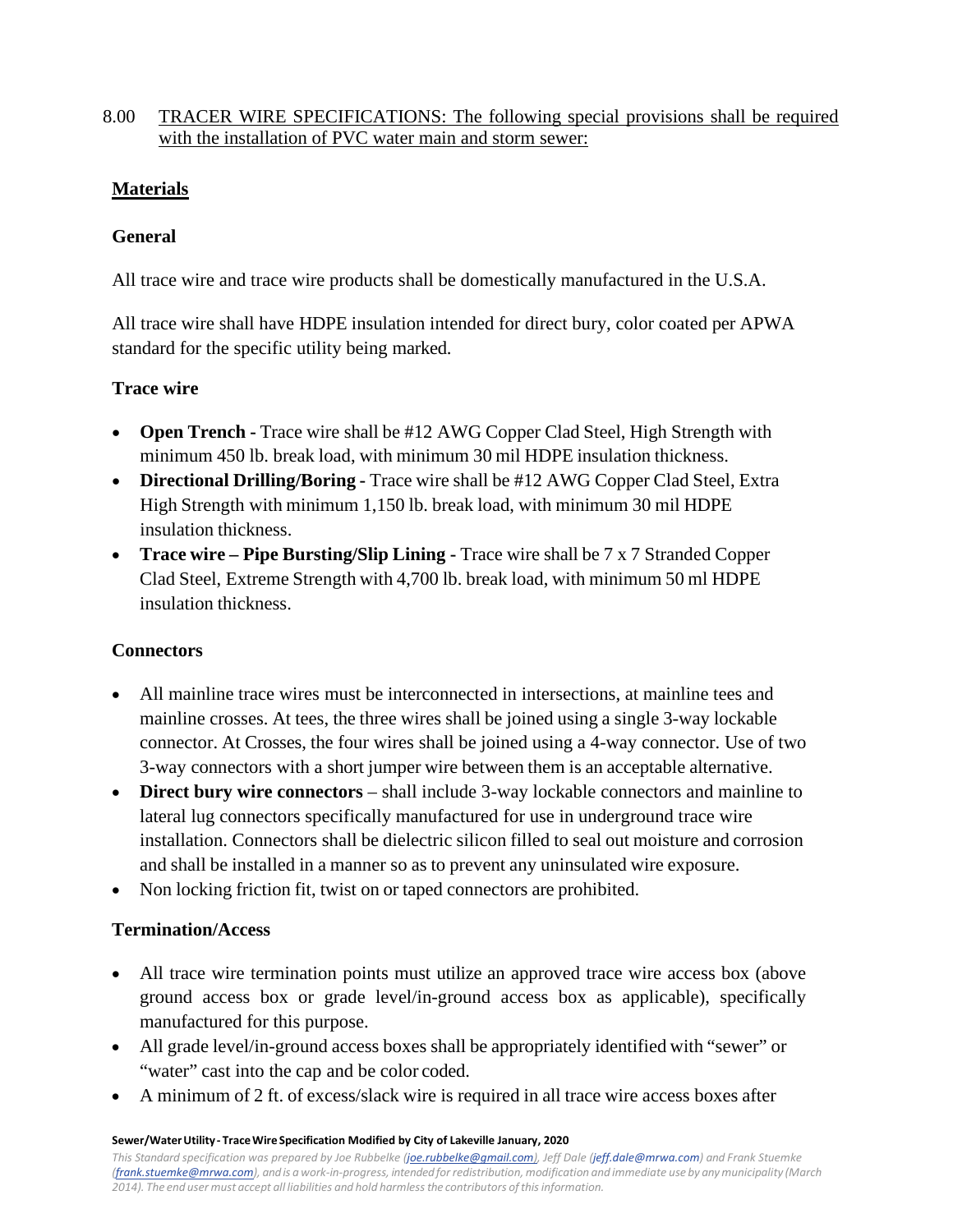meeting final elevation.

- All trace wire access boxes must include a manually interruptible conductive/connective link between the terminal(s) for the trace wire connection and the terminal for the grounding anode wire connection.
- Grounding anode wire shall be connected to the identified (or bottom) terminal on all access boxes.
- **Service Laterals on public property** Trace wire must terminate at an approved grade level/in- ground trace wire access box, located at the edge of the road right-of-way, and out of the roadway.
- **Service Laterals on private property** Trace wire must terminate at an approved above-ground trace wire access box, affixed to the building exterior directly above where the utility enters the building, at an elevation not greater than 5 vertical feet above finished grade, or terminate at an approved grade level/in-ground trace wire access box, located within 2 linear feet of the building being served by theutility.
- **Hydrants** Trace wire must terminate at an approved above-ground trace wire access box, properly affixed to the hydrant grade flange. (affixing with tape or plastic ties shall not be acceptable)
- **Long-runs, in excess of 500 linear feet without service laterals or hydrants** Trace wire access must be provided utilizing an approved grade level/in-ground trace wire access box, located at the edge of the road right-of-way, and out of the roadway. The grade level/inground trace wire access box shall be delineated using a minimum 48" polyethylene marker post, color coded per APWA standard for the specific utility beingmarked.

# **Grounding**

- Trace wire must be properly grounded at all dead ends/stubs
- Grounding of trace wire shall be achieved by use of a drive-in magnesium grounding anode rod with a minimum of 20ft of #12 red HDPE insulated copper clad steel wire connected to anode (minimum

1.5 lb.) specifically manufactured for this purpose and buried at the same elevation as the utility.

- When grounding the trace wire at dead ends/stubs, the grounding anode shall be installed in a direction 180 degrees opposite of the trace wire, at the maximum possible distance.
- When grounding the trace wire in areas where the trace wire is continuous and neither the mainline trace wire or the grounding anode wire will be terminated at/above grade, install grounding anode directly beneath and in-line with the trace wire. Do not coil excess wire from grounding anode. In this installation method, the grounding anode wire shall be trimmed to an appropriate length before connecting to trace wire with a mainline to lateral lug connector.
- Where the anode wire will be connected to a trace wire access box, a minimum of 2 ft. of excess/slack wire is required after meeting final elevation.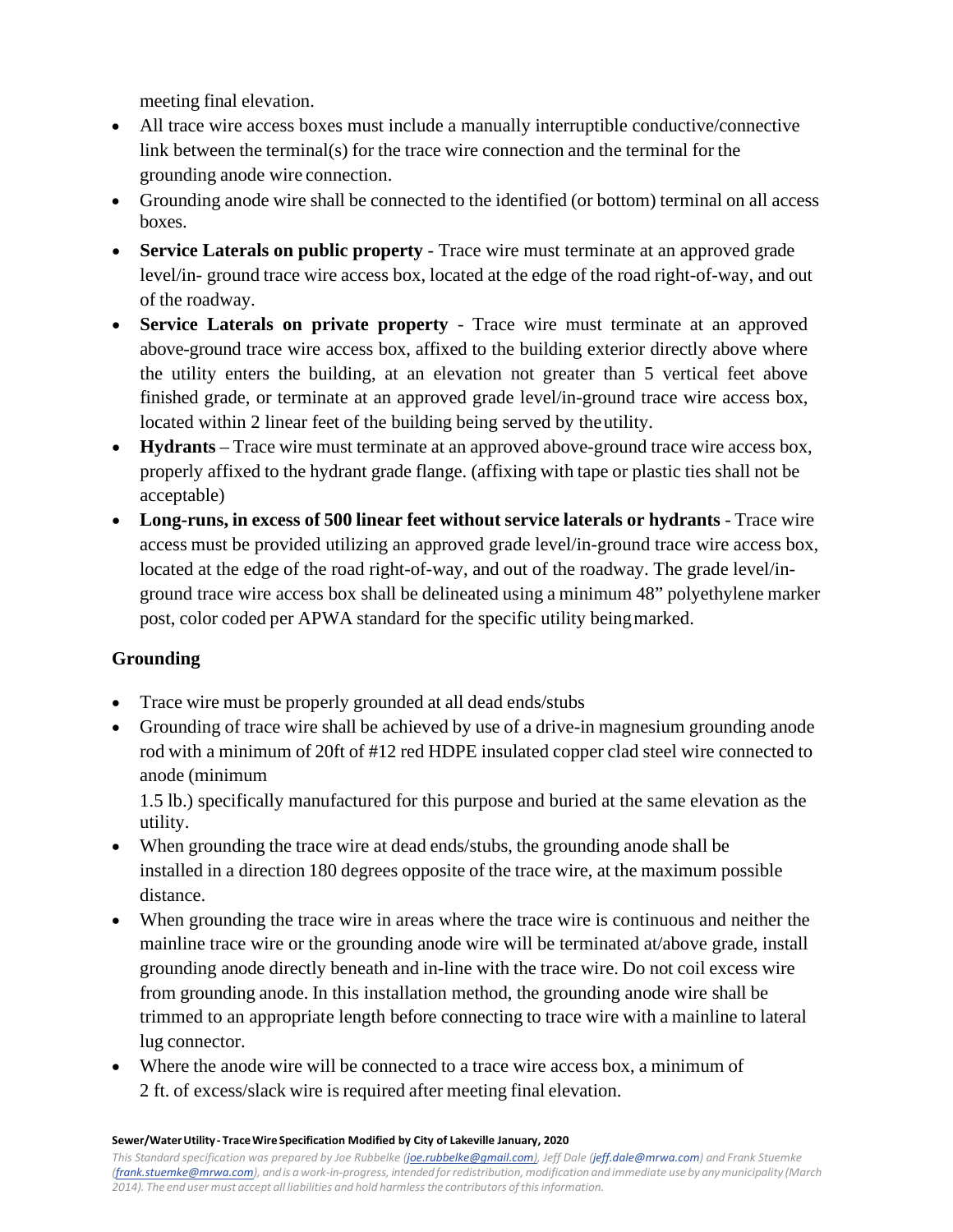## **Installation**

### **General**

- Trace wire installation shall be performed in such a manner that allows proper access for connection of line tracing equipment, proper locating of wire without loss or deterioration of low frequency (512Hz) signal for distances in excess of 1,000 linear feet, and without distortion of signal caused by multiple wires being installed in close proximity to one another.
- Trace wire systems must be installed as a single continuous wire, except where using approved connectors. No looping or coiling of wire is allowed.
- Any damage occurring during installation of the trace wire must be immediately repaired by removing the damaged wire and installing a new section of wire with approved connectors. Taping and/or spray coating shall not be allowed.
- Trace wire shall be installed at the bottom half of the pipe and secured (taped/tied) at 5' intervals.
- Trace wire must be properly grounded as specified.
- Trace wire on all service laterals/stubs must terminate at an approved trace wire access box located directly above the utility, at the edge of the road right-of-way, but out of the roadway. (See Trace wire Termination/Access)
- At all mainline dead-ends, trace wire shall go to ground using an approved connection to a drive-in magnesium grounding anode rod, buried at the same depth as the trace wire. (See Grounding)
- Mainline trace wire for new PVC watermain being connected to existing ductile iron pipe (DIP) watermain shall be connected to the existing DIP via exothermic welding.
- All service lateral trace wires shall be a single wire, connected to the mainline trace wire using a mainline to lateral lug connector, installed without cutting/splicing the mainline trace wire.
- In occurrences where an existing trace wire is encountered on an existing utility that is being extended or tied into, the new trace wire and existing trace wire shall be connected using approved splice connectors and shall be properly grounded at the splice location as specified.

#### **Water System**

- A mainline trace wire must be installed, with all service lateral trace wires properly connected to the mainline trace wire, to ensure full tracing/locating capabilities from a single connection point.
- Lay mainline trace wire continuously, by-passing around the outside of valves and fittings on the North or East side.
- Trace wire on all water service laterals must terminate at an approved trace wire access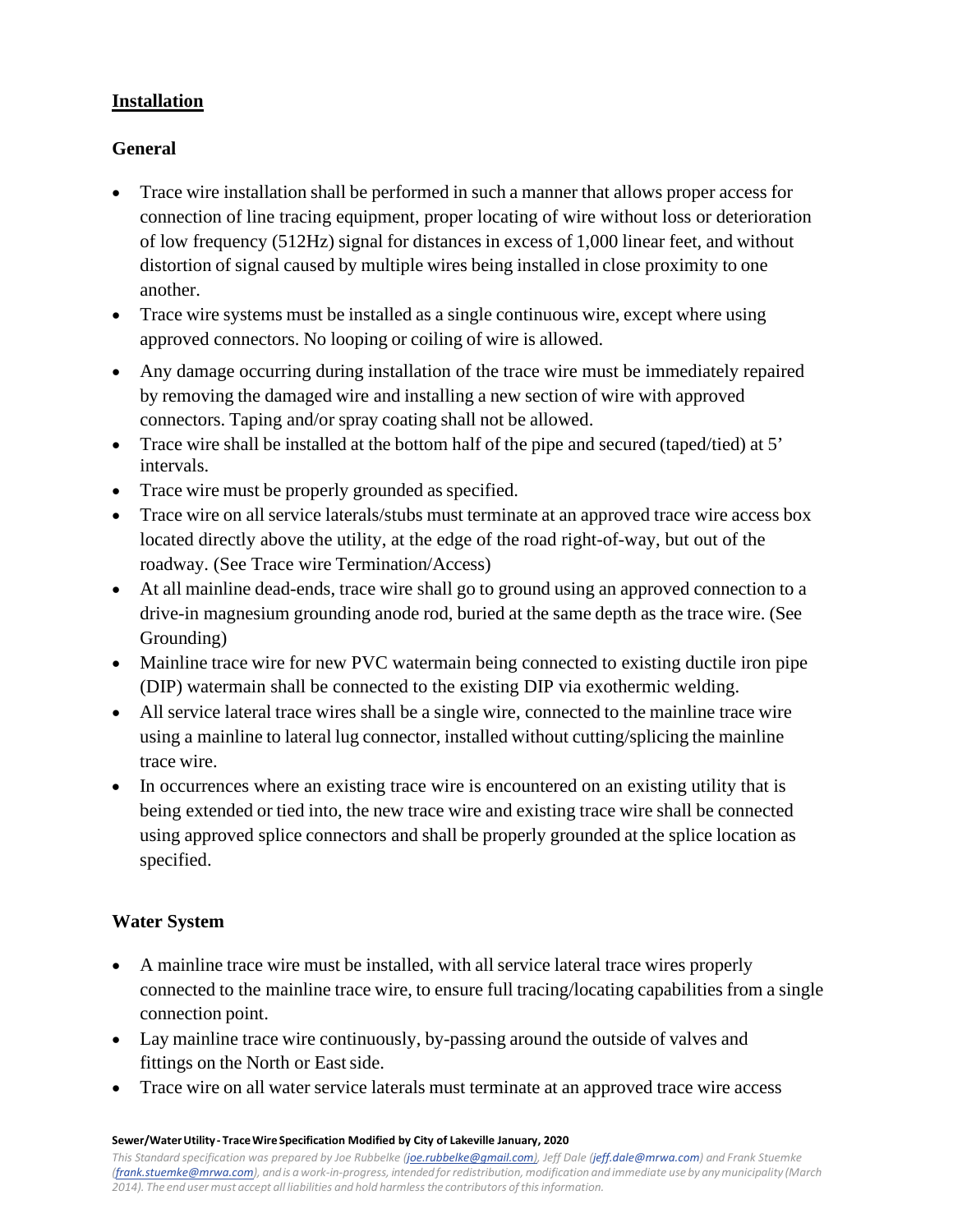box color coded blue and located directly above the service lateral at the edge of road right of way.

- Above-ground tracer wire access boxes will be installed on all fire hydrants.
- All conductive and non-conductive service lines shall include tracer wire.

# **Storm Sewer System**

- A mainline trace wire must be installed on all draintile, with all service lateral trace wires properly connected to the mainline trace wire, to ensure full tracing/locating capabilities from a single connection point.
- Lay draintile trace wire continuously, by-passing around the outside of manholes/structures on the North or Eastside.
- Trace wire on all draintile laterals must terminate at an approved trace wire access box color coded green and located directly above the service lateral at the edge of road right of way.

# **Prohibited Products and Methods**

# **The following products and methods shall not be allowed or acceptable**

- Uninsulated tracewire
- Trace wire insulations other than HDPE
- Trace wires not domestically manufactured
- Non locking, friction fit, twist on or taped connectors
- Brass or copper ground rods
- Wire connections utilizing taping or spray-on waterproofing
- Looped wire or continuous wire installations, that has multiple wires laid side-by-side or in close proximity to one another
- Trace wire wrapped around the corresponding utility
- Brass fittings with trace wire connection lugs
- Wire terminations within the roadway, i.e. in valve boxes, cleanouts, manholes, etc.

# **Testing**

All new trace wire installations shall be located using typical low frequency (512Hz) line tracing equipment, witnessed by the contractor, engineer and facility owner as applicable, prior to acceptance of ownership.

The owner will perform a conductivity test prior to accepting the utilities. Any deficiencies found during testing shall be replaced or repaired by the contractor.

This verification shall be performed upon completion of rough grading and again prior to final acceptance of theproject.

**Sewer/WaterUtility - TraceWire Specification Modified by City of Lakeville January, 2020**

*This Standard specification was prepared by Joe Rubbel[ke \(joe.rubbelke@gmail.com\),](mailto:joe.rubbelke@gmail.com) Jeff Dal[e \(jeff.dale@mrwa.com\)](mailto:jeff.dale@mrwa.com) and Frank Stuemke [\(frank.stuemke@mrwa.com\),](mailto:frank.stuemke@mrwa.com) andis awork-in-progress, intended forredistribution, modification and immediate use by anymunicipality (March 2014). The end user must accept all liabilities and hold harmlessthe contributors ofthisinformation.*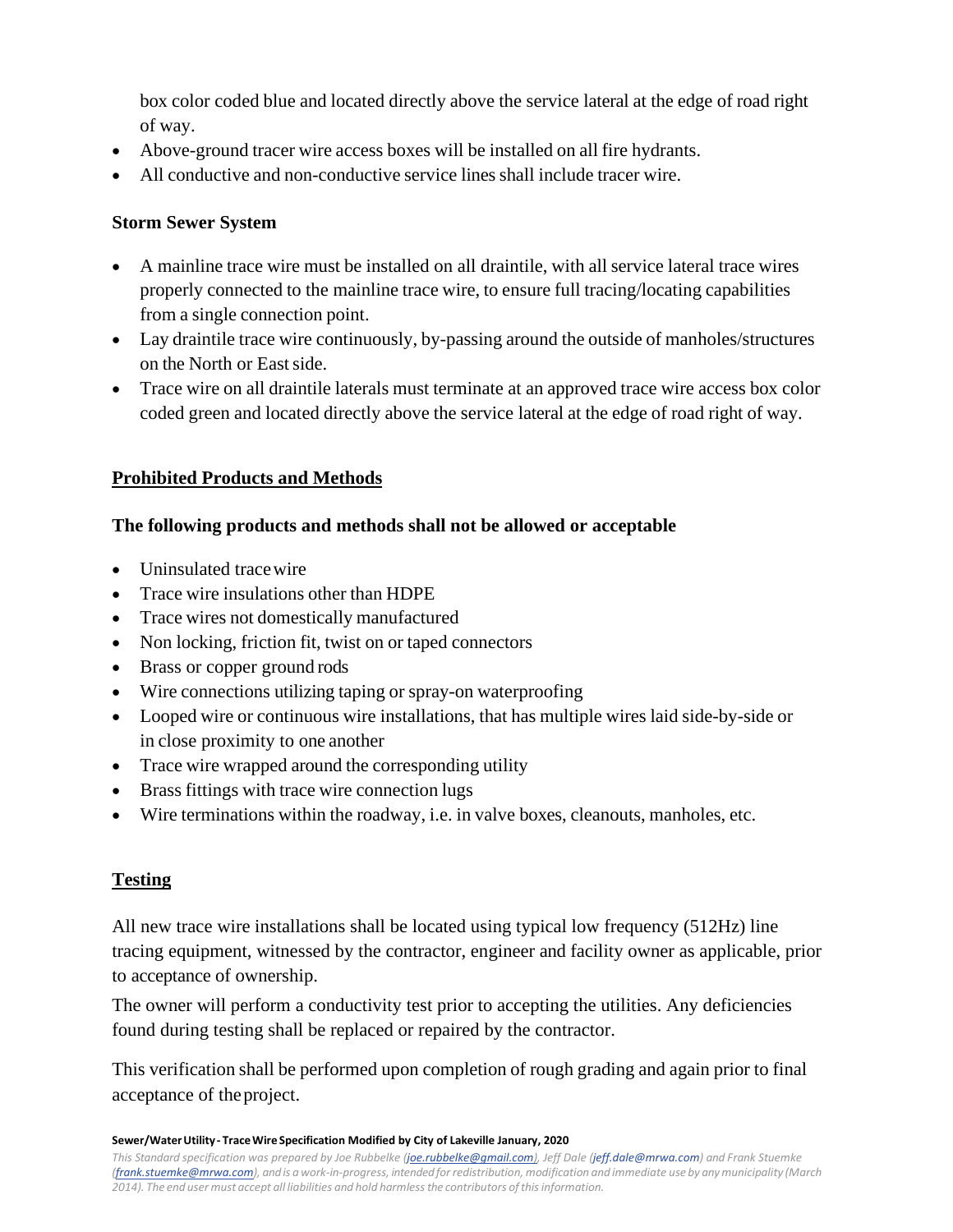Continuity testing in lieu of actual line tracing shall not be accepted.

## **Products**

The following products have been deemed acceptable and appropriate. Alternate products may be submitted to the City Engineer for approval on a project-by-project basis.

- Copper clad Steel (CCS) trace wire
	- $\degree$  Open Trench Copperhead #12 High Strength part #1230\*-HS\*\*
	- o Directional Drilling/Boring Copperhead Extra High Strength part # 1245\*-EHS\*\*
	- o Pipe Bursting/Slip Lining Copperhead SoloShot Extreme Strength 7 x 7 Stranded part # PBX-50\*-\*\*
		- \* Denotes color: B=Blue, G-Green, P=Purple
		- \*\*Denotes spool size. 500' 1000' 2500'
- Connector
	- s
- o Copperhead 3-way locking connector part # LSC1230\*
- o DryConn 3- way Direct Bury Lug: Copperhead Part # 3WB-01
- Termination/Access
	- o Non-Roadway access boxes applications: Trace wire access boxes Grade level Copperhead adjustable lite duty Part # LD14B2T-SW
	- o Concrete / Driveway access box applications: Trace wire access boxes Grade level Copperhead Part # CD14\*TP 14"
	- o Fire hydrant trace wire access box applications: Above ground two terminal Cobra Test Station, denoting "F" includes hydrant mounting flange. Copperhead part # T2\*-FLPKG-5/8 to fit hydrants with 5/8" bolts and T2\*-FLPKG-3/4 to fit hydrants with  $\frac{3}{4}$ " bolts.
- **Grounding** 
	- o Drive in Magnesium Anode: Copperhead Part # ANO-12 (1.5 lb)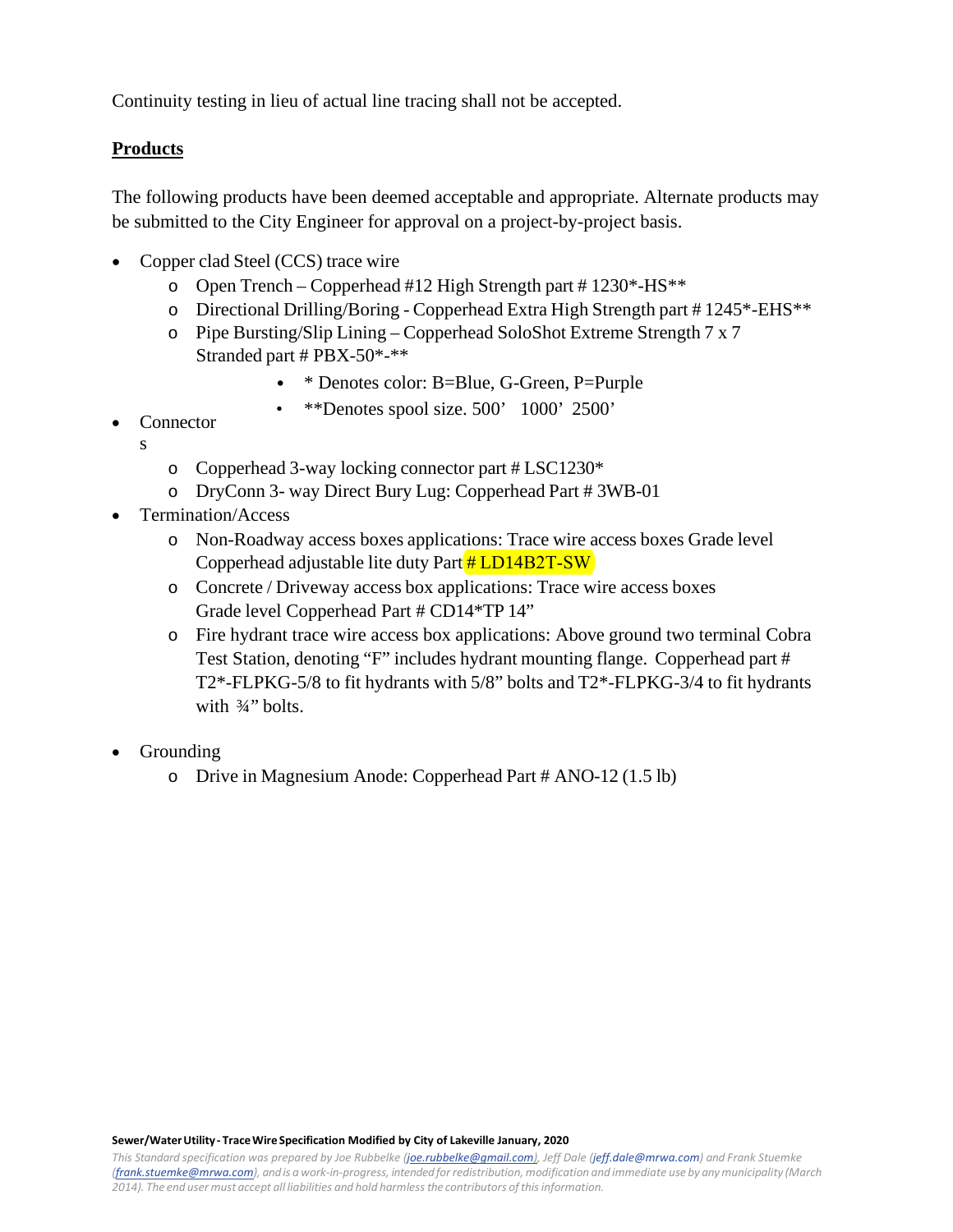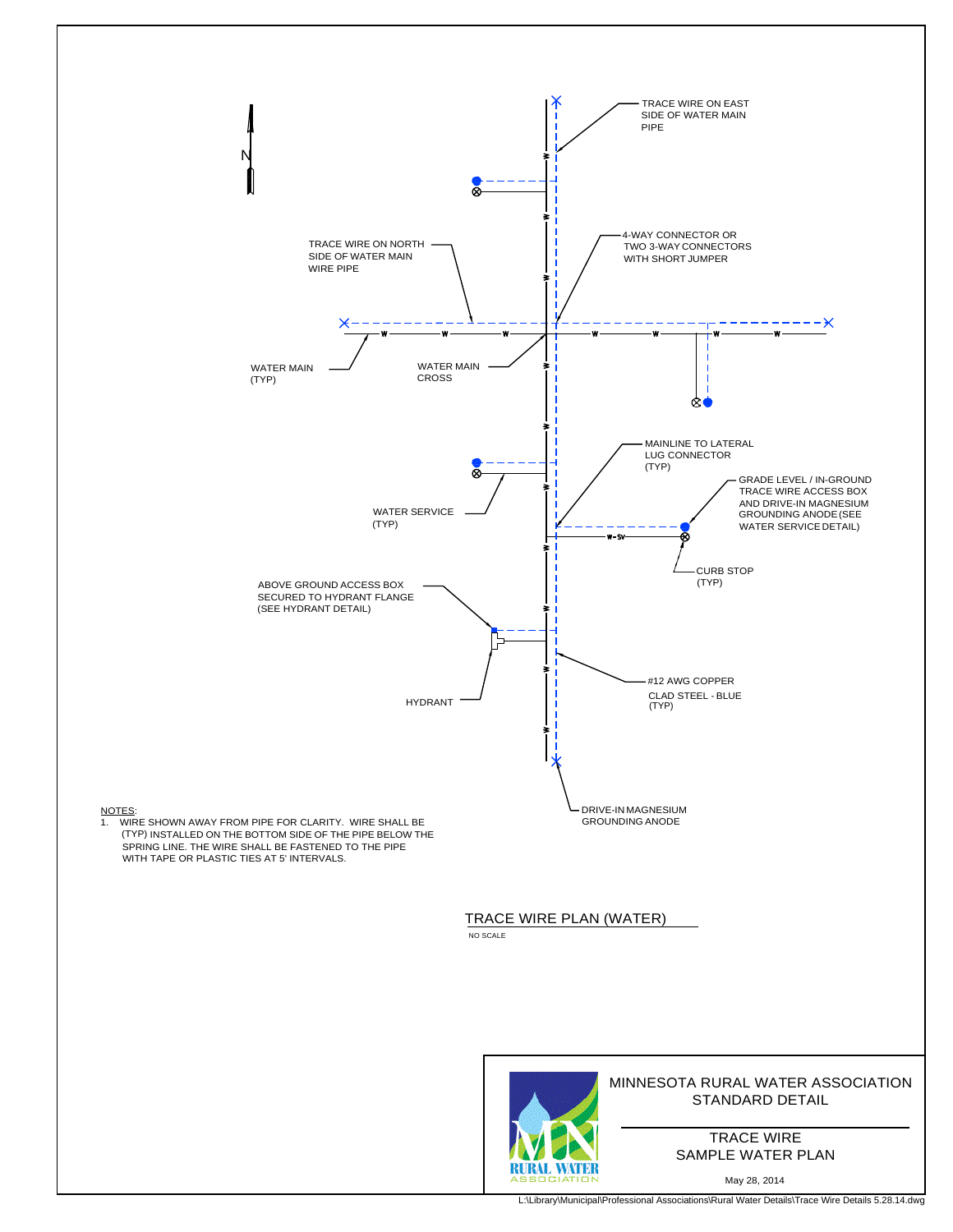

1

L:\Library\Municipal\Professional Associations\Rural Water Details\Trace Wire Details 5.28.14.dwg